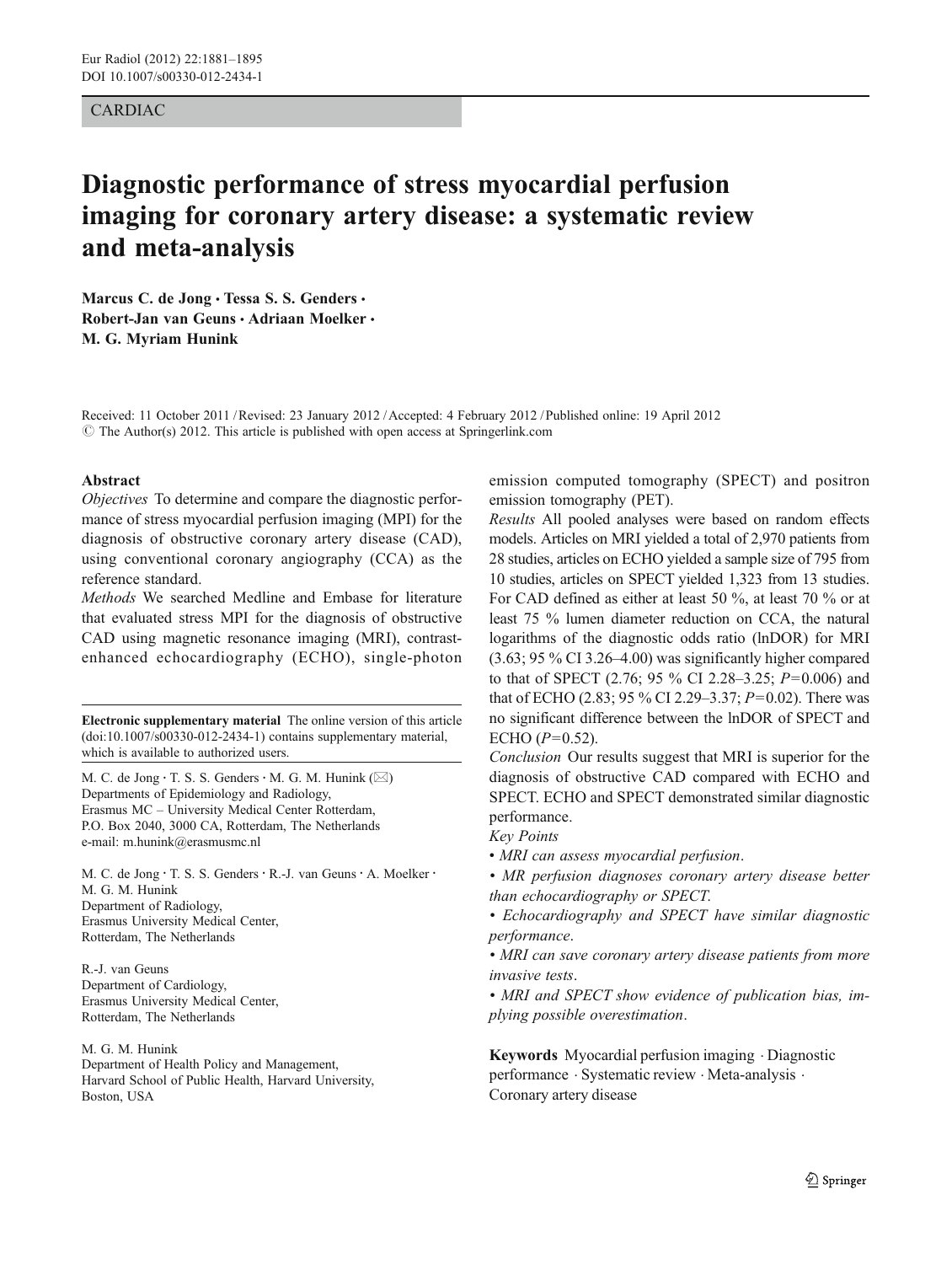# Introduction

Coronary artery disease (CAD) is one of the major causes of mortality and morbidity throughout the world [[1\]](#page-12-0). The initial assessment of a patient with chest pain usually consists of a stress ECG (electrocardiogram). However, its diagnostic accuracy is low [[2](#page-12-0)] compared to conventional coronary angiography (CCA), which is the reference standard for diagnosing CAD. On the other hand, CCA is an invasive technique and carries a small risk of complications [\[3](#page-12-0), [4](#page-12-0)]. Myocardial perfusion imaging (MPI) is a non-invasive technique that is used clinically as a gatekeeper test before CCA.

MPI can be conducted using stress magnetic resonance imaging (MRI), contrast-enhanced echocardiography (ECHO), single-photon emission computed tomography (SPECT), positron emission tomography (PET) and, under development, computed tomography (CT). The only available extensive study directly comparing two techniques is the MR-IMPACT study [\[5\]](#page-12-0), a multicentre randomised trial which found that MRI is superior to SPECT. Systematic reviews and metaanalyses have been published for most of the techniques but none of these reviews compare MPI techniques [[6](#page-12-0)–[10](#page-12-0)]. The comparability between these different meta-analyses is questionable mainly because of differences in publication period, searching the literature, selection of the evidence, and analysis of the data. Furthermore, studies with verification bias are often included in these reports which may have overestimated the sensitivity and underestimated the specificity of the tests considered. To overcome these problems a systematic review of different MPI techniques is required using the same selection criteria and methods of analysis for all techniques and excluding studies with (potential) verification bias, to make a fair comparison between these imaging tests.

The aim of this study was to determine and compare the diagnostic performance of stress MPI tests for the diagnosis of obstructive CAD, with conventional CCA as the reference standard. We performed the review according to the PRISMA statement for such reviews [\[11,](#page-12-0) [12](#page-12-0)].

## Materials and methods

#### Search strategy

We searched Medline and Embase for English-language literature published between January 2000 and May 2011 evaluating the presence of obstructive CAD by stress perfusion imaging tests, namely MRI, contrast-enhanced ECHO, SPECT and PET. In this meta-analysis we focus on functional imaging tests evaluating perfusion as a measure of haemodynamically significant myocardial ischaemia as opposed to anatomical imaging tests, such as coronary CT angiography, which evaluates structural abnormalities of

the coronary arteries. We limited the search to publications from 2000 onwards to include only studies that evaluated state-of-the-art MPI techniques. This may have introduced a selection bias with respect to SPECT, because many SPECT studies were published before 2000. To deal with this problem we compare our results with a review of meta-analyses of SPECT studies by Heijenbrok-Kal et al. [[13\]](#page-12-0). CT was excluded because it is still being developed technically. Review articles were checked for potential additional studies. The search included keywords corresponding to the four index tests (MRI, ECHO, SPECT and PET), the reference test (CCA), the target condition (CAD) and diagnostic performance. We used numerous synonyms including both 'text words' and MeSH (Medical Subject Headings) terms to maximise the sensitivity of our search. See Appendix A in the Electronic Supplementary Material for a detailed description of the search strategy.

#### Study selection

Two authors reviewed article titles and abstracts for eligibility. Discrepancies were resolved by consensus.

We included studies if they met all of the following criteria: (1) the study assessed diagnostic performance of stress perfusion MRI, stress perfusion contrast-enhanced ECHO, stress perfusion SPECT, or stress perfusion PET as a diagnostic test for CAD, (2) a prospective study design was used, (3) the study population consisted of known (previously diagnosed) or suspected adult CAD patients, (4) CCA was used as the reference standard test in all patients irrespective of the non-invasive test result, i.e. selective verification was not present, (5) obstructive CAD was defined as at least 1 vessel with at least 50 %, at least 70 % or at least 75 % lumen diameter reduction and, (6) absolute numbers of true positives (TP), false positives (FP), true negatives (TN) and false negatives (FN) were available at the patient level or could be derived adequately.

Studies were excluded if they met one of the following criteria: (1) the article was a review or meta-analysis, (2) patients had (suspected) acute coronary syndrome (ACS), (3) normal healthy volunteers or asymptomatic patients were included, (4) less than 30 patients were included (criterion to avoid TPs, FPs, TNs or FNs of zero), (5) (potentially) overlapping study populations were reported, (6) a very specific patient population (e.g. only patients with a heart transplant, left bundle branch block or aortic stenosis) was studied, (7) the study focused on in-stent or graft stenosis after percutaneous coronary intervention (PCI) or coronary artery bypass grafting (CABG).

## Data extraction

Two authors independently extracted data on author, journal, year of publication, technique used, country, hospital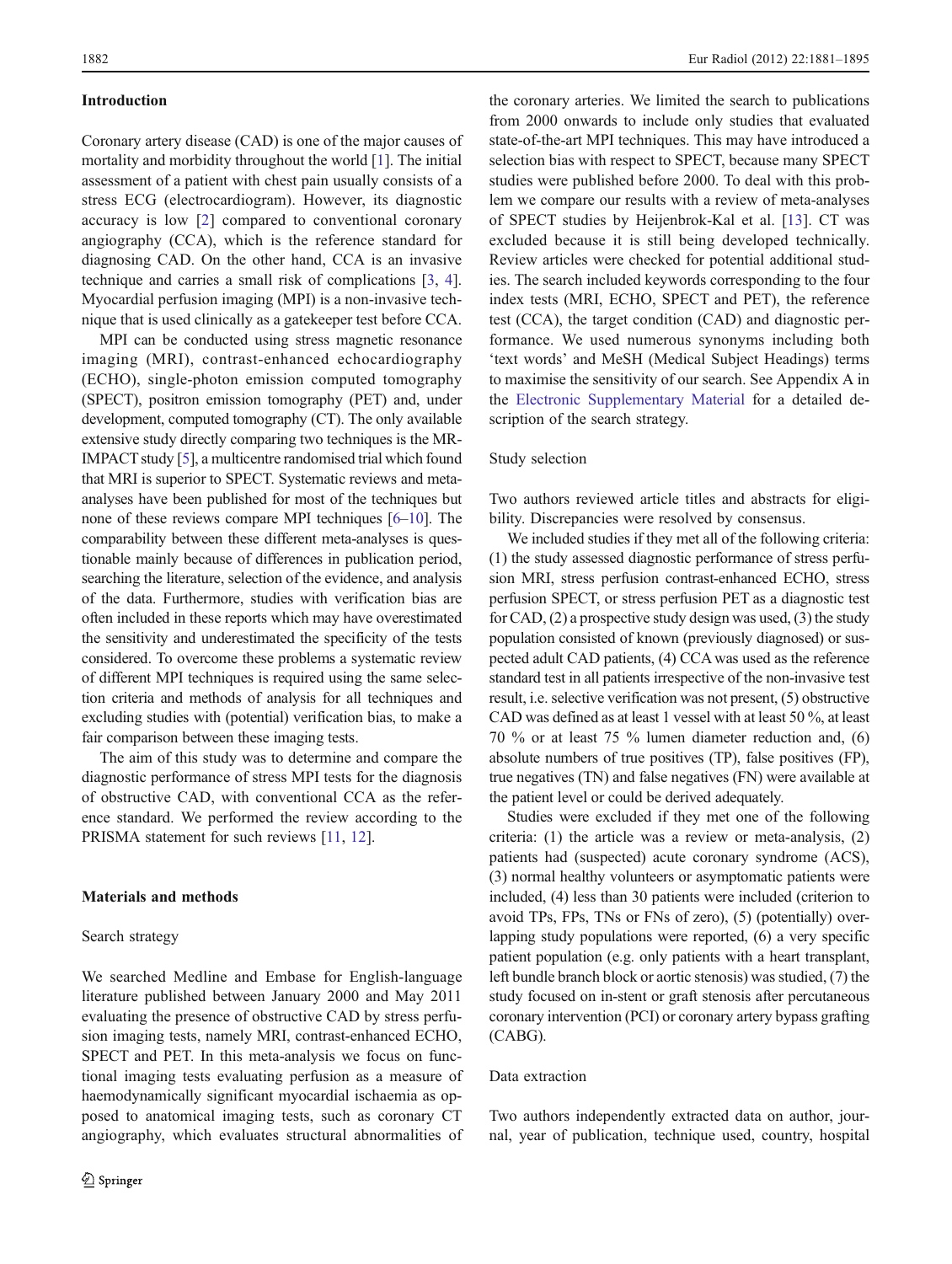type, number of patients, mean age, percentage male, patient selection, brand of imaging device, magnetic field strength, radiotracer, contrast agent used, type of assessment (qualitative or quantitative), stressor used, CAD definition and the numbers of TP, FP, TN and FN. Discrepancies were resolved by consensus.

If a study reported pairs of sensitivities and specificities at different cut-off points, we extracted the pair with the highest sensitivity. When studies reported data for multiple CAD definitions (e.g. at least 50 % and at least 70 % stenosis), the highest sensitivity was used to calculate the overall estimates. This also applied when studies reported sensitivities and specificities for different observers.

#### Quality assessment

We used a modified QUADAS checklist (quality assessment of studies of diagnostic performance included in systematic reviews) [[14\]](#page-12-0) to assess the quality of included studies. Two authors independently assessed the study quality of the included articles. Discrepancies were resolved by consensus.

# Statistical analysis and data synthesis

We analysed the data at the patient level using a bivariate random effects regression model [\[15](#page-12-0)]. The model assumes a binomial distribution of the within-study variability (variability between sensitivity and specificity within a study). The model furthermore assumes correlated normally distributed random effects between studies. The degree of correlation between the logit sensitivity and logit specificity corresponds to the inverse relation between sensitivity and specificity when the positivity criterion is varied. Additionally, metaregression was performed to explore the effect of differences in patient selection and CAD disease definition, taking into account the possible interaction between differences in CAD disease definition and the techniques considered.

The data of each study were summarised in forest plots and summary estimates with a 95 % confidence interval of sensitivity and specificity for each imaging technique. Additionally, we summarised these numbers in receiver operator characteristic (ROC) spaces showing the summary estimates with a 95 % confidence region and a summary curve. To distinguish SPECT studies that used different protocols, we highlighted the studies that combined gated-SPECT with the use of 99mtechnetium as a radiotracer (Fig. [4\)](#page-10-0). Similarly, MRI studies that included the assessment of delayed contrast enhancement were highlighted. Figures were created using Cochrane's Review Manager (version 5, Copenhagen, Denmark).

To estimate the clinical utility of each technique we calculated the positive and negative likelihood ratios (LR + and LR−). The likelihood ratio is equivalent to the ratio of the likelihood of a certain test result in patients with the disease and the

likelihood of the same test result in those without the disease. LR+  $[=$ sensitivity/(1−specificity)] describes the likelihood when the test is positive and LR−  $[=(1 - \text{sensitivity})/$ specificity] describes the likelihood when the test is negative. To illustrate the clinical utility, we used the LRs to calculate post-test probabilities across the range of possible pre-test probabilities (Fig. [5](#page-11-0)).

Finally, we calculated the natural logarithm of the diagnostic odds ratio (lnDOR). The lnDOR represents an overall summary estimate of diagnostic performance. The diagnostic odds ratio (DOR) is the odds of positive test results in patients with disease compared to the odds of positive test results in those without disease which equals the ratio of the positive and negative likelihood ratios.

We also created funnel plots to assess the presence of publication bias. The funnel plot shows the DOR horizontally and the standard error of the log transformed DOR vertically. Publication bias usually occurs when negative publications (in our case studies with a low DOR) with a small sample size are not published. An asymmetric funnel plot, for example one with fewer studies in the lower left part of the graph, suggests the presence of publication bias.

The statistical software package SAS (Proc NLMIXED, SAS v9.2, Raleigh, NC, USA) was used for the analyses.

#### Results

Medline (PubMed) and Embase searches yielded 1,649 unique studies (Fig. 1). On the basis of title and abstract we excluded 1,405 articles. On the basis of the full text, we excluded 202 for various reasons detailed in Fig. 1. Review



Fig. 1 Flow chart of systematic literature search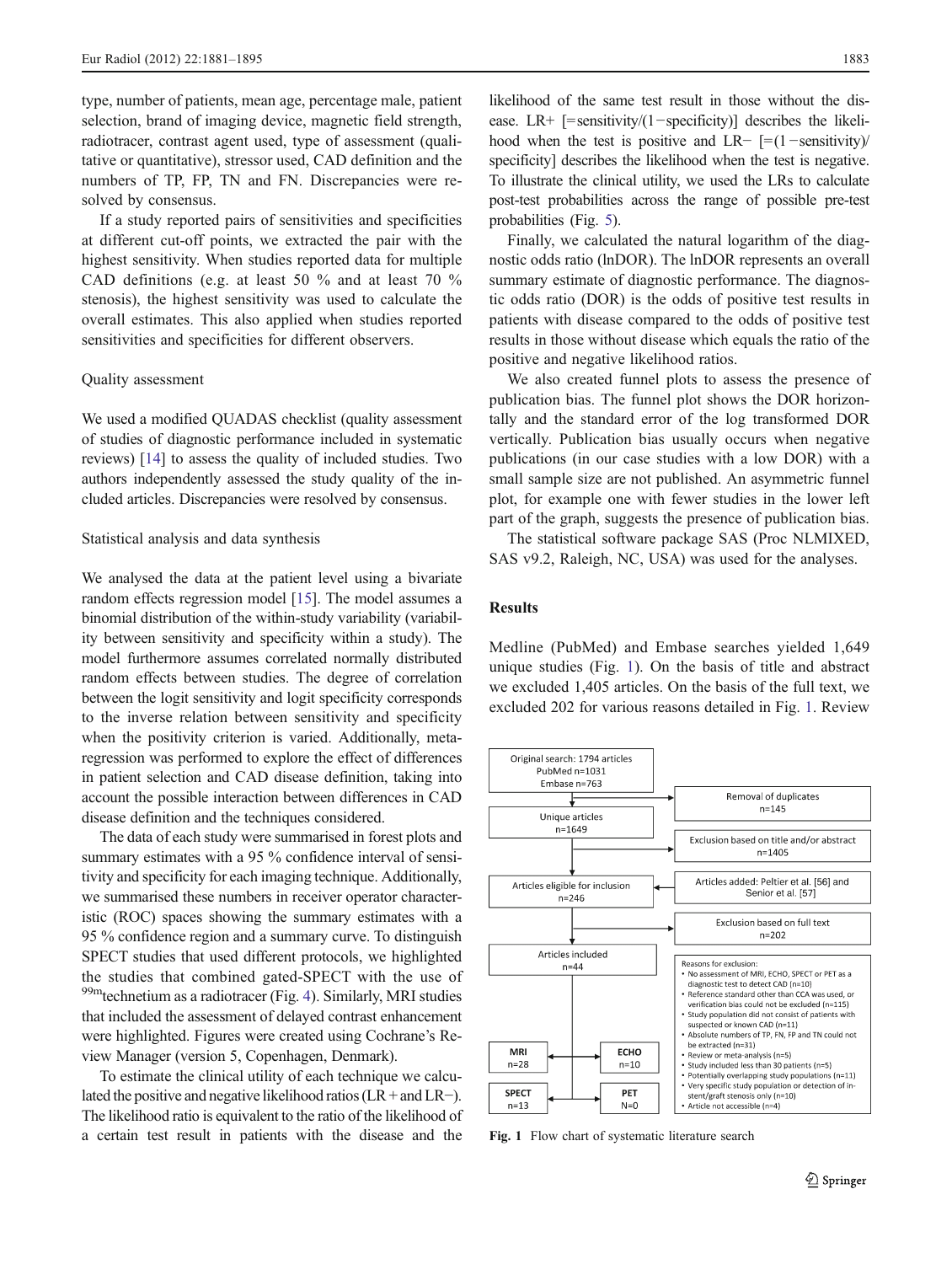<span id="page-3-0"></span>

| Table 1                                        | Study characteristics                 |          |                   |                                       |              |                                  |               |                         |                     |                       |              |                |                               |                             |                       |                                            |
|------------------------------------------------|---------------------------------------|----------|-------------------|---------------------------------------|--------------|----------------------------------|---------------|-------------------------|---------------------|-----------------------|--------------|----------------|-------------------------------|-----------------------------|-----------------------|--------------------------------------------|
| Author                                         | Journal                               | Year     | Technique Country |                                       | Type         | Patients<br>$\widehat{\epsilon}$ | Mean<br>age   | $_{\rm{AS}}^{\rm{age}}$ | male<br>న           | Patients <sup>a</sup> | Brand        | Tesla          | Perfusion tests               | Assessment                  | Stressor              | CAD definition                             |
| Arnold                                         | JACC Cardiovasc                       | 2010     | MRI               | JK                                    | $\mathsf{z}$ | 65                               | Z             | $\circ$                 | S                   | <b>S&amp;K</b>        | Siemens      | $\sim$         | Rest, stress, DE              | Qualitative                 | Adenosine             | $\approx 0.95$                             |
| et al. [21]<br>et al. [22]<br>Bemhardt         | JACC Cardiovasc<br>Imaging<br>Imaging | 2009 MRI |                   | Canada<br>Germany<br><sub>and</sub>   | ⋖            | 823                              | 2             | $\overline{c}$          | 76                  | S&K                   | Philips      | 1.5            | Stress, DE <sup>b</sup>       | Qualitative                 | Adenosine             | $\geq 70$ %                                |
| et al. [23]<br>Cheng                           | J Am Coll Cardiol                     | 2007     | MRI               | JK                                    | ⋖            | 5                                | 2             | $\infty$                | 75                  | <b>S&amp;K</b>        | Siemens      | $\epsilon$     | Rest, stress                  | Qualitative                 | Adenosine             | $\approx 0.95$                             |
| $\mbox{Cury}$                                  | Radiology                             | 2006 MRI |                   | Brasil                                | z            | $\frac{4}{5}$                    | S             | $\sqrt{2}$              | $\overline{\infty}$ | <b>S&amp;K</b>        | <b>GE</b>    | $\frac{5}{1}$  | Stress, DE                    | Qualitative                 | Dipyridamole          | $\geq 70$ %                                |
| et al. [24]<br>Donati                          | Am J Roentgenol                       | 2010     | MRI               | Switzerland                           | ≺            | 65                               | 2             | $\circ$                 | $\overline{\infty}$ | <b>S&amp;K</b>        | Philips      | $\frac{5}{1}$  | Rest, stress, DE              | Qualitative                 | Adenosine             | $\%$ 0 $\!>$                               |
| et al. [25]<br>Doyle                           | J Cardiovasc Magn                     | 2003     | MRI               | USA                                   | ≺            | 184                              | 59            |                         | $\circ$             | SN                    | Philips      | $\frac{5}{1}$  | Rest, stress                  | Semi-                       | Dipyridamole          | $\lesssim 70$ %                            |
| et al. [26]<br>Gebker                          | Radiology<br>Reson                    | 2007     | MRI               | Germany                               | z            | $\overline{a}$                   | 5             | $\infty$                | R                   | <b>S&amp;K</b>        | Philips      | $\frac{5}{2}$  | Rest, stress, DE              | quantitative<br>Qualitative | Adenosine             | $\approx 0.95$                             |
| et al. $[27]$<br>Gebker                        | Radiology                             | 2008     | MRI               | Germany                               | z            | $\Xi$                            | 2             | $\infty$                | $\mathcal{F}$       | <b>S&amp;K</b>        | Philips      | $\sim$         | Rest, stress, DE              | Qualitative                 | Adenosine             | $\approx 0.95$                             |
| et al. [28]<br>Gebker                          | Int J Cardiol                         | $2011$   | MRI               | Germany                               | Z            | $\frac{8}{2}$                    | SS            | $\overline{10}$         | 76                  | $S\&K$                | Philips      | 1.5            | Rest, stress, DE              | Qualitative                 | Dobutamine/           | $\geq 70$ %                                |
| et al. [29]<br>Giang                           | Eur Heart J                           | 2004     | MRI               | Switzerland                           | ≺            | $\ddot{a}$                       | 58            | ≨                       | 78                  | <b>S&amp;K</b>        | $\mathbb{B}$ | $\frac{5}{1}$  | Stress                        | Semi-                       | Adenosine<br>atropine | $\%$ 05 $\gtrsim$                          |
| et al. [30]<br>Kawase                          | Osaka City Med J                      | 2004 MRI |                   | $_{\rm{Japan}}$                       | z            | $\mathcal{S}$                    | 67            | $\overline{12}$         | 58                  | $\mathbf{S}$          | Philips      | 1.5            | Rest, stress                  | quantitative<br>Qualitative | Nicorandil            | $\geq 70$ %                                |
| et al. [31]<br>Kitagawa,                       | Eur Radiol                            | 2008 MRI |                   | ${\rm Japan}$                         | ⋖            | $\overline{50}$                  | 65            | $\circ$                 | 52                  | <b>S&amp;K</b>        | GE           | $\frac{5}{1}$  | Rest, stress, DE              | Qualitative                 | Ę                     | $\approx 0.95$                             |
| et al. [32]<br>Klein                           | J Cardiovasc Magn                     | 2008     | MRI               | Germany                               | z            | 51                               | 8             | $\approx$               | 65                  | SN                    | Philips      | 1.5            | Rest, stress, DE              | Qualitative                 | Adenosine             | $\sim 0.6<$                                |
| et al. [33]<br>Klein                           | JACC Cardiovasc<br>Reson              | 2009 MRI |                   | $\ensuremath{\mathrm{UK}}\xspace$ and | ⋖            | 78                               | 66            | $\infty$                | 8                   | $\times$              | Philips      | 1.5            | Stress, DE                    | Qualitative                 | Adenosine             | $\%$ 05<                                   |
| et al. [34]<br>et al. [35]<br>Klem             | J Am Coll Cardiol<br>Imaging          | 2006 MRI |                   | Germany<br>USA                        | ⋖            | 92                               | 58            | $\overline{c}$          | ᡩ                   | S                     | Siemens      | 1.5            | Rest, stress, DE <sup>b</sup> | Qualitative                 | Adenosine             | $\geq 50$ % and $\geq 70$<br>$\%$ (250 LM) |
| Klumpp                                         | Eur Radiol                            | 2010 MRI |                   | Germany                               | ⋖            | 57                               | $\mathcal{S}$ | $\equiv$                | $\infty$            | <b>S&amp;K</b>        | Siemens      | $\epsilon$     | Rest, stress, DE              | Qualitative                 | Adenosine             | $\%$ 0.4<                                  |
| Krittayaphong<br>${\it et\ al.\ }$ [36]        | Int J Cardiovasc                      | 2009 MRI |                   | Thailand                              | ⋖            | 8                                | 5             | $\overline{c}$          | 58                  | S                     | Philips      | $\frac{1}{2}$  | Rest, stress                  | Semi-                       | Adenosine             | $\%$ 0 $\!\leq\!\!2$                       |
| et al. [38]<br>et al. $\left[37\right]$ Merkle | Imaging<br>Heart                      | 2007     | MRI               | Germany                               |              | 228                              | 5             | $\equiv$                | 5                   | <b>S&amp;K</b>        | Philips      | 1.5            | Rest, stress, DE              | quantitative<br>Qualitative | Adenosine             | $>50$ % and<br>$\approx 0.02<$             |
| Meyer                                          | Eur Radiol                            | 2008 MRI |                   | Germany                               |              | 8                                | 59            | $\overline{a}$          | S                   | S&K                   | Philips      | $\epsilon$     | Rest, stress, DE              | Qualitative                 | Adenosine             | $\%$ 0/2 $\gtrsim$                         |
| et al. [39]<br>et al. [40]<br>Nagel            | Circulation                           | 2003     | <b>MRI</b>        | Germany                               |              | 84                               | ශ             | $\infty$                | 51                  | S                     | Philips      | 1.5            | Rest, stress                  | Semi-                       | Adenosine             | $^{+96}_{-82}$ $\leq$                      |
| Paetsch                                        | Circulation                           | 2004 MRI |                   | Germany                               | z            | P)                               | 61            | $\circ$                 | 66                  | <b>S&amp;K</b>        | Philips      | 1.5            | Rest, stress                  | quantitative<br>Qualitative | Adenosine             | $\%$ 05<                                   |
| et al. [41]<br>Pilz                            | Clin Res Cardiol                      | 2006 MRI |                   | Germany                               | ⋖            | Ξ                                | $\mathcal{O}$ | $\overline{c}$          | S                   | <b>S&amp;K</b>        | ₩            | $\ddot{ }$ .15 | Rest, stress, DE              | Qualitative                 | Adenosine             | $\%$ 0.<br>/<br>$<$                        |
| ${\it et\ al.\ [42]}$<br>Pingitore             | Am J Cardiol                          | 2008     | MRI               | $_{\rm Italy}$                        | ⋖            | $\mathfrak{S}$                   | 61            | ≨                       | R                   | <b>S&amp;K</b>        | <b>GE</b>    | $\frac{5}{1}$  | Rest, stress                  | Quantitative                | Dipyridamole          | $\%$ 05<                                   |
| et al. [43]<br>Plein                           | Radiology                             | 2005 MRI |                   | JK                                    | z            | $\infty$                         | 58            | $\tilde{z}$             | 74                  | $S\&K$                | Philips      | $\frac{5}{1}$  | Rest, stress                  | Semi-                       | Adenosine             | $\%$ 0./<br>$<$                            |
| et al. [44]<br>et al. [45]<br>Plein            | Eur Heart J                           | 2008     | MRI               | Switzerland                           |              | 51                               | 59            | $\overline{10}$         | 76                  | <b>S&amp;K</b>        | Philips      | $\frac{5}{1}$  | Stress, DE                    | quantitative<br>Qualitative | Adenosine             | $\%$ 05<                                   |
| et al. [46]<br>Plein                           | Radiology                             | 2008 MRI |                   | Switzerland<br>and UK                 |              | 33                               | 58            | $\equiv$                | 52                  | <b>S&amp;K</b>        | Philips      | $\sim$         | Stress, DE                    | Qualitative                 | Adenosine             | $\approx 0.95<$                            |
| et al. [47]<br>Stolzmann                       | Int J Cardiovasc<br>Imaging           | 2010 MRI |                   | Switzerland                           |              | 65                               | 2             | $\approx$               | 22                  | $\mathbbmss{S}$       | Philips      | $\frac{5}{1}$  | Rest, stress, DE              | quantitative<br>Semi-       | $Adenosine$           | $\%$ 0.5<                                  |

 $\underline{\textcircled{\tiny 2}}$  Springer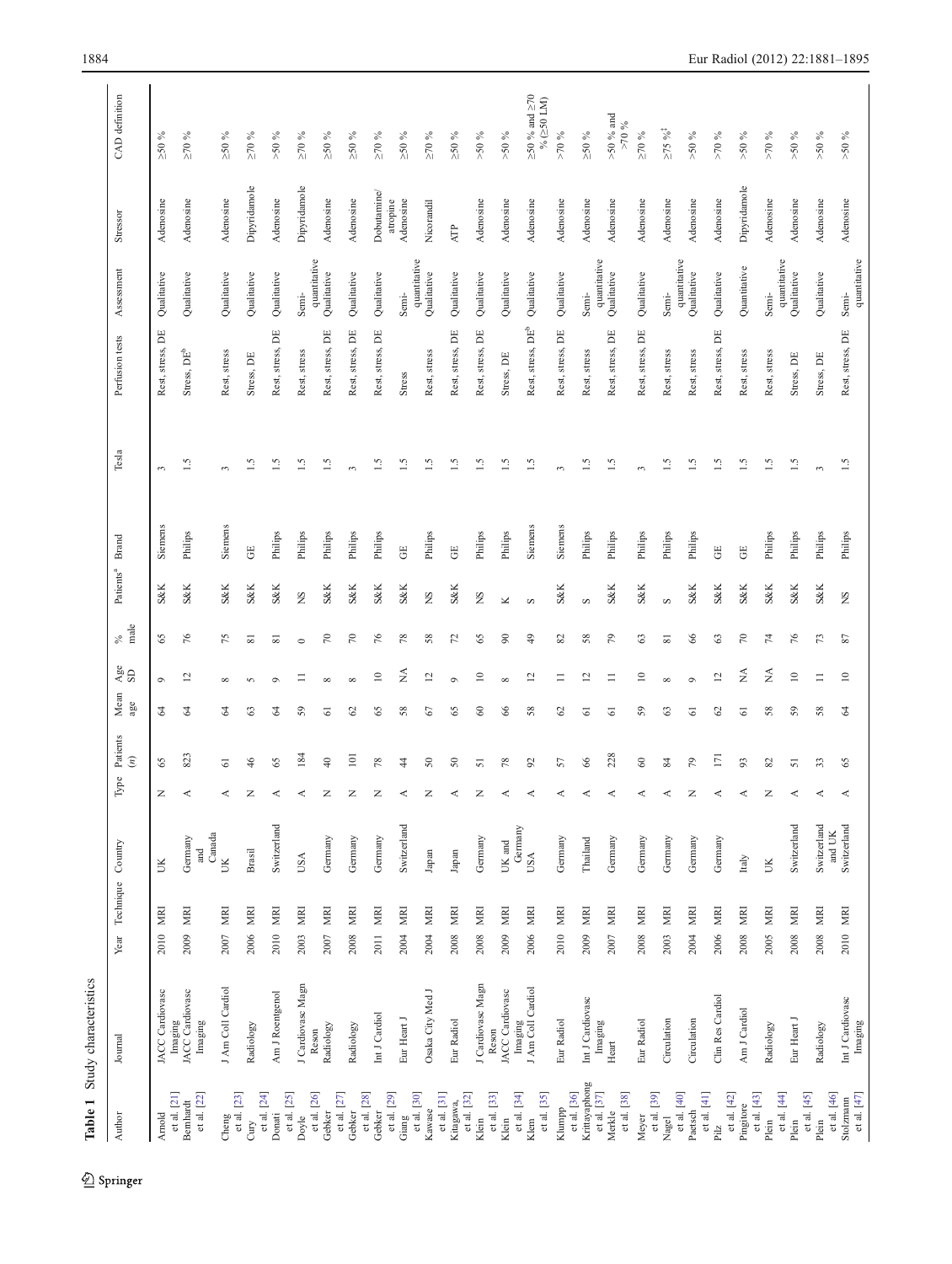| Table 1                                        | (continued)                       |        |           |                         |              |                                                                                    |                   |                    |                    |                       |                         |                                                                       |                                 |                                |                                                                      |                                                    |
|------------------------------------------------|-----------------------------------|--------|-----------|-------------------------|--------------|------------------------------------------------------------------------------------|-------------------|--------------------|--------------------|-----------------------|-------------------------|-----------------------------------------------------------------------|---------------------------------|--------------------------------|----------------------------------------------------------------------|----------------------------------------------------|
| Author                                         | Journal                           | Year   | Technique | Country                 | Type         | Patients<br>$\widehat{E}$                                                          | Mean<br>age       | $_{\rm Age}$<br>SD | male<br>℅          | Patients <sup>a</sup> | <b>Brand</b>            | Tesla                                                                 | Perfusion tests                 | Assessment                     | Stressor                                                             | CAD definition                                     |
| et al. [48]<br>Takase                          | Jpn Heart J                       | 2004   | MRI       | ${\it Japan}$           | $\mathbb{Z}$ | 102                                                                                | 66                | $\circ$            | 83                 | <b>S&amp;K</b>        | $\mathbb{B}$            | 1.5                                                                   | Rest, stress, DE                | Qualitative                    | Dipyridamole                                                         | $\approx 50$ %                                     |
| Author                                         | ${\tt Journal}$                   | Year   | Technique | Country                 | Type         | Patients<br>$\label{eq:3} \begin{array}{c} \widehat{x} \\ \widehat{y} \end{array}$ | Mean              | <b>GS</b><br>Age   | male<br>$\lesssim$ | Patients              | <b>Brand</b>            | Contrast agent                                                        | Perfusion tests                 | Assessment                     | Stressor                                                             | CAD definition                                     |
| et al. [49]<br>Aggeli                          | Am J Hypertens                    | 2007   | ECHO      | Greece                  | ⋖            | $50\,$                                                                             | age<br>2          | S                  | $8^{\circ}$        | S                     | Philips                 | SonoVue                                                               | Rest, stress                    | Qualitative                    | Adenosine                                                            | $\approx 0.95$                                     |
| Arnold                                         | JACC Cardiovasc                   | 2010   | ECHO      | UК                      | Z            | 65                                                                                 | 2                 | $\circ$            | 65                 | <b>S&amp;K</b>        | Philips                 | Optison                                                               | Rest, stress                    | Qualitative                    | Adenosine                                                            | $\approx 0.95$                                     |
| et al. $[21]$<br>et al. [50]<br>Chiou          | Can J Cardiol<br>Imaging          | 2004   | ECHO      | Taiwan                  | Z            | 132                                                                                | 67                | $\equiv$           | 75                 | <b>S&amp;K</b>        | Philips                 | <b>PESDA</b>                                                          | Rest, stress                    | Qualitative                    | Dobutamine                                                           | $\%$ 0<br>+2 $\%$ 0<br>50 $\%$<br>$\sum_{i=1}^{n}$ |
| Jeetley<br>et al. [51]                         | J Am Coll Cardiol                 | 2006   | ECHO      | UК                      | Ş            | 123                                                                                | $\mathcal{S}$     | $\overline{c}$     | $\overline{1}$     | S&K                   | Philips                 | Sonazoid                                                              | Rest, stress                    | quantitative<br>Semi-          | Dipyridamole                                                         | $\approx 0.05$                                     |
| Kowatsch                                       | Echocardiogr<br>J Am Soc          | $2007$ | ECHO      | Brasil                  | ≺            | 54                                                                                 | $^{\circ}$        | $\circ$            | $\overline{6}$     | <b>S&amp;K</b>        | Philips                 | PESDA                                                                 | Rest, stress                    | Quantitative                   | Adenosine                                                            | $\sim 50$ %                                        |
| et al. [53]<br>et al. [52]<br>Lipiec           | J Am Soc                          | 2008   | ECHO      | Poland                  | ∢            | 103                                                                                | 58                | $\circ$            | 63                 | <b>S&amp;K</b>        | Siemens                 | Optison                                                               | Rest, stress                    | Qualitative                    | Dipyridamole<br>or atropine                                          | $\lesssim 70$ %                                    |
| ${\rm Janka}$ et al.<br>Miszalski-             | Echocardiogr<br>Int J Cardiol     | 2009   | ECHO      | Poland                  | ⋖            | 103                                                                                | 58                | ≨                  | 80                 | <b>S&amp;K</b>        | Philips                 | Sonovue                                                               | Rest, stress                    | Qualitative                    | Exercise                                                             | ℅<br>50 <sub>5</sub>                               |
| $[54]$<br>Moir                                 | J Am Soc                          | 2005   | ECHO      | Australia               | ⋖            | 79                                                                                 | 56                | ₹                  | 80                 | <b>S&amp;K</b>        | Philips                 | Definity                                                              | Rest, stress                    | Quantitative                   | Dipyridamole,                                                        | $\approx 0.95$                                     |
| et al. [56]<br>et al. [55]<br>Peltier          | J Am Coll Cardiol<br>Echocardiogr | 2004   | ECHO      | Belgium                 | ≺            | 35                                                                                 | $\infty$          | $\overline{10}$    | $\overline{7}$     | <b>S&amp;K</b>        | Technologies<br>Agilent | PESDA                                                                 | Rest, stress                    | Quantitative                   | Dipyridamole<br>exercise                                             | $\approx 70$ %                                     |
| et al. [57]<br>Senior                          | Am Heart J                        | 2004   | ECHO      | UK, Germany,<br>Belgium | Z            | 54                                                                                 | $61$ <sup>+</sup> | Ž                  | 23                 | SN                    | Philips                 | Sonazoid                                                              | Rest, stress                    | Qualitative                    | Dipyridamole                                                         | $\sim 50$ %                                        |
| Author                                         | Journal                           | Year   | Technique | Country                 | Type         | Patients<br>$\widehat{\epsilon}$                                                   | Mean              | SD<br>Age          | male<br>$\%$       | Patients              | <b>Brand</b>            | Radiotracer                                                           | Perfusion tests                 | Assessment                     | Stressor                                                             | CAD definition                                     |
| et al. $[49]$<br>Aggeli                        | Am J Hypertens                    | 2007   | SPECT     | Greece                  | ≺            | 48                                                                                 | age<br>67         | $\sigma$           | 68                 | $\mathbf{v}$          | GE                      | $10_{10\text{C}}$                                                     | Rest, stress                    | Qualitative and<br>qualitative | Adenosine                                                            | $\approx 0.95$                                     |
| Astarita                                       | J Hypertens                       | 2001   | SPECT     | $_{\rm Italy}$          | Z            | 53                                                                                 | 58                | $\approx$          | 55                 | S                     | Picker                  | $^{201}$ Tl $\,$                                                      | Rest, stress                    | Qualitative                    | Exercise                                                             | $\%$ 0 $\!\leq\!\!2$                               |
| et al. [59]<br>et al. $\left[58\right]$ Budoff | Acad Radiol                       | 2007   | SPECT     | USA                     | ≺            | 30                                                                                 | 54                | $\circ$            | $\sqrt{2}$         | SN                    | SN                      | MIBI<br>$^{-3}$ Lu $_{\rm 66}$                                        | Rest, stress                    | Qualitative                    | Exercise                                                             | $\%$ 05<) % 07<<br>$\Box M)$                       |
| et al. [26]<br>Doyle                           | J Cardiovasc Magn<br>Reson        | 2003   | SPECT     | USA                     | ⋖            | 184                                                                                | 59                | $\equiv$           | $\circ$            | ŠN                    | <b>ADAC</b>             | $\rm MHz^{0.01}T1$<br>$\rm \sim 2000$                                 | Rest, stress<br>${\rm (gated)}$ | Qualitative                    | Dipyridamole                                                         | $\approx 0.65$                                     |
| et al. [60]<br>Gonzalez                        | Rev Esp Med Nucl                  | 2005   | SPECT     | Chile                   | ≺            | 145                                                                                | 8                 | $\overline{c}$     | 68                 | <b>S&amp;K</b>        | $\mathbb{B}$            | $110\,$                                                               | Rest, stress                    | Qualitative                    | dipyridamole<br>$(n=63),$<br>$(n=82)$<br>Exercise                    | ${\geq}50$ % and<br>$\geq$ 75 %                    |
| et al. [51]<br>Jeetley                         | J Am Coll Cardiol                 | 2006   | SPECT     | UK                      | Ş            | 123                                                                                | $\infty$          | $\overline{2}$     | $\overline{7}$     | <b>S&amp;K</b>        | SN                      | $^{99\mathrm{m}}$ Te-MIBI                                             | Rest, stress                    | quantitative<br>Semi-          | Dipyridamole                                                         | $\%$ 0.2 $\leq$                                    |
| et al. [61]<br>Johansen                        | J Nucl Cardiol                    | 2005   | SPECT     | Denmark                 | ≺            | 357                                                                                | 57                | $\circ$            | 24                 | S                     | Picker                  | $^{201}\! \mathrm{T}$ (rest) and<br>$\frac{90}{10}$ -MIBI<br>(stress) | Rest, stress<br>${\rm (gated)}$ | quantitative<br>Semi-          | dobutamine<br>Adenosine or<br>stress test<br>$(n=180)$ ,<br>exercise | $\%$ 0.5 $\leq$                                    |
| Lipiec                                         | Echocardiogr<br>J Am Soc          | 2008   | SPECT     | Poland                  | ⋖            | 103                                                                                | 58                | $\circ$            | 3                  | S&K                   | $\mathbb{B}$            | $^{99\mathrm{mTc\text{-}MIBI}}$                                       | Rest, stress                    | Semi-                          | Dipyridamole<br>$(n=177)$                                            | $\approx 70$ %                                     |
| et al. [53]<br>et al. [56]<br>Peltier          | J Am Coll Cardiol                 | 2004   | SPECT     | Belgium                 | ≺            | 35                                                                                 | $\mathcal{S}$     | $\overline{10}$    | $\overline{r}$     | <b>S&amp;K</b>        | $\mathbb{B}$            | $^{99\mathrm{mTc\text{-}MIBI}}$                                       | Rest, stress                    | quantitative<br>Qualitative    | Dipyridamole                                                         | $\sim 70$ %                                        |
| Schepis                                        | J Nucl Med                        | $2007$ | SPECT     | Switzerland             | ⋖            | 77                                                                                 | 66                | $\circ$            | $\mathcal{S}$      | $\Omega$              | GE                      | $\mathcal{D}_{\rm LHC}$                                               | Rest, stress                    | Semi-                          | Adenosine                                                            | $\%$ 0.5 $\leq$                                    |
| et al. $[57]$<br>et al. [62]<br>Senior         | Am Heart J                        | 2004   | SPECT     | UK, Gernany,<br>Belgium | z            | 53                                                                                 | $61^{\circ}$      | Ž                  | 82                 | SN                    | Amersham<br>Health      | tetrofosmin<br>tetrofosmin<br>$\sim 10066$                            | Rest, stress<br>(gated)         | quantitative<br>Qualitative    | Dipyridamole                                                         | $\%$ 05<                                           |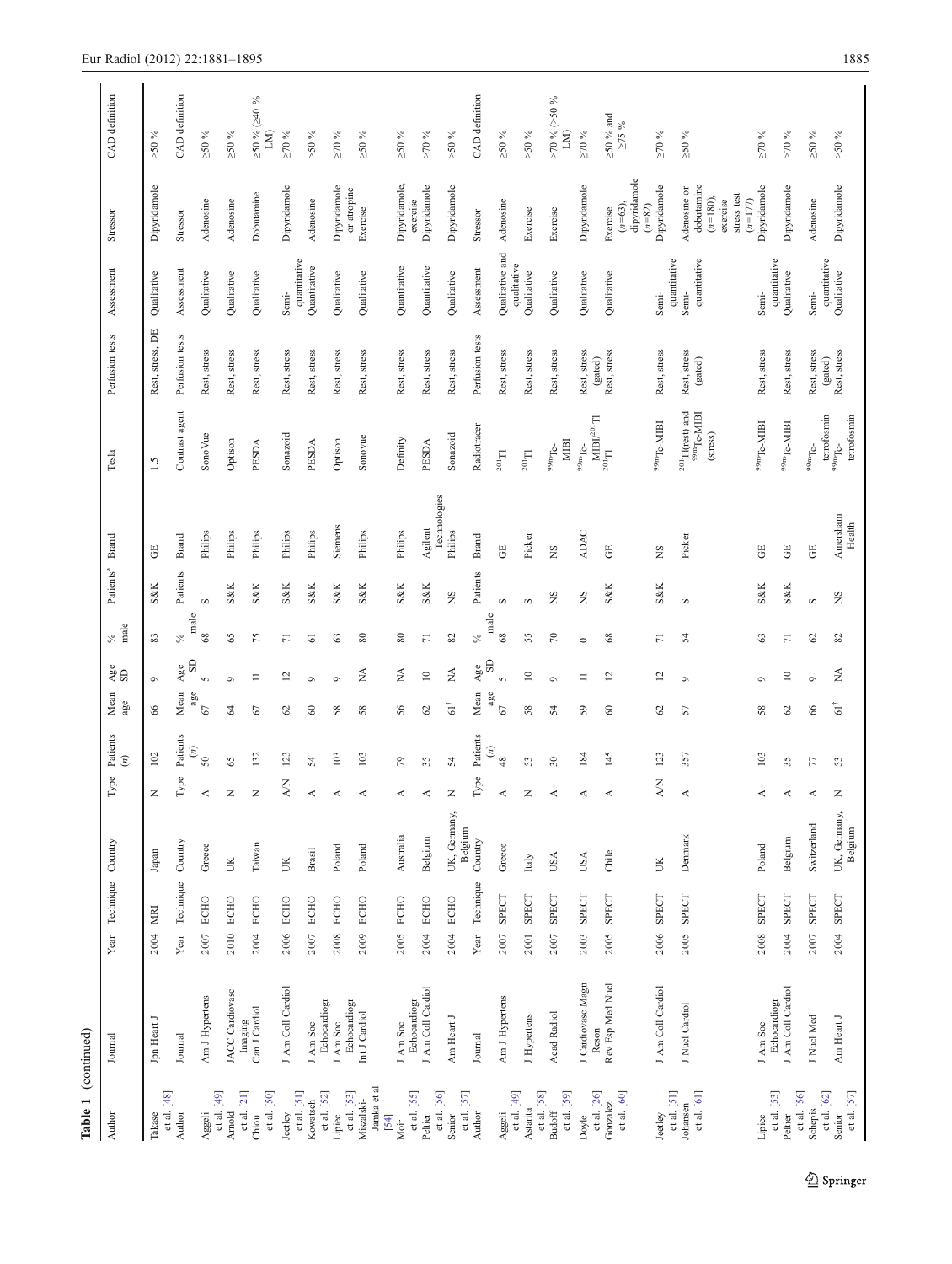| Table 1 (continued)                |                                                                                                                                                                                                                                                                                                                                                |                        |        |                                         |     |    |               |                             |         |            |                            |             |                                                                                                                              |                |
|------------------------------------|------------------------------------------------------------------------------------------------------------------------------------------------------------------------------------------------------------------------------------------------------------------------------------------------------------------------------------------------|------------------------|--------|-----------------------------------------|-----|----|---------------|-----------------------------|---------|------------|----------------------------|-------------|------------------------------------------------------------------------------------------------------------------------------|----------------|
| Author                             | Journal                                                                                                                                                                                                                                                                                                                                        | Year Technique Country |        | Type Patients Mean Age<br>$\widehat{z}$ | age | SD | male          | Patients <sup>a</sup> Brand |         | Tesla      | Perfusion tests Assessment |             | Stressor                                                                                                                     | CAD definition |
| Yao                                | Nucl Med                                                                                                                                                                                                                                                                                                                                       | 2000 SPECT China       |        | $\mathcal{L}$                           | 51  |    | $\frac{6}{5}$ | <b>S&amp;K</b>              | Siemens | 99mTc-MIBI | Rest, stress               | Qualitative | Exercise                                                                                                                     | $\approx 0.95$ |
| et al. [64]<br>et al. [63]<br>Yeih | J Formos Med<br>Commun<br>Assoc                                                                                                                                                                                                                                                                                                                | 2007 SPECT             | Taiwan |                                         | 63  |    |               | <b>S&amp;K</b>              | GE      | $201 - T$  | Rest, stress               | Qualitative | Dobutamine                                                                                                                   | $\geq 50$ %    |
|                                    | A academic, N non-academic, NS not specified, NA not available, PESDA perfluorocarbon-exposed sonicated dextrose albumin, S suspected CAD only (and no history of myocardial infarction (MI),<br>CABG or PCI), S&K patients with either suspected or known<br>riphosphate, LM left main coronary artery<br>Median; <sup>+</sup> area reduction |                        |        |                                         |     |    |               |                             |         |            |                            |             | CAD, K known CAD, $^{99m}$ rechnetium, -MIBI sestamibi, $^{201}$ II $^{201}$ thallium, DE delayed enhancement, AIP adenosine |                |
|                                    | If there was any uncertainty about the study population it was not classified as suspected and/or known CAD but rather as "not specified"                                                                                                                                                                                                      |                        |        |                                         |     |    |               |                             |         |            |                            |             |                                                                                                                              |                |

b In Klem et al. [\[35](#page-13-0)] and Bernhardt et al. [[22](#page-12-0)] the index test outcome was initially based on delayed enhancement (DE) images, considering perfusion images when DE was negative

<sup>b</sup> In Klem et al. [35] and Bernhardt et al. [22] the index test outcome was initially based on delayed enhancement (DE) images, considering perfusion images when DE was negative

of the study characteristics shows considerable differences between the included studies (Table [1\)](#page-3-0).

Forty-four studies met the inclusion criteria. Articles on MRI yielded a total of 2,970 patients from 28 studies, articles on ECHO yielded a sample size of 795 from 10 studies, articles on SPECT yielded 1,323 from 13 studies. We could not include any PET studies, which is why PET was excluded from the analysis. The overview of the QUADAS checklist for all studies demonstrates some differences in terms of study quality (see Appendix B in the Electronic Supplementary Material). The funnel plots of MRI and SPECT suggest evidence for publication bias, whereas the funnel plot of ECHO shows no obvious evidence for publication bias (Fig. [2\)](#page-6-0). The sensitivities and specificities of each study vary across studies with sample sizes ranging from 30 to 823 (Tables [2](#page-7-0) and [3\)](#page-8-0). The forest plots show the sensitivities and specificities of each study with their 95 % confidence intervals depicted as horizontal lines (Fig. [3\)](#page-10-0), grouped by CAD definition and study population and then sorted by sensitivity.

Compared with coronary angiography the meta-analysis of the sensitivities and specificities of the different techniques (Table [3;](#page-8-0) Fig. [3\)](#page-10-0) resulted for MRI in a sensitivity of 0.91 (95 % CI 0.88 –0.93) and a specificity of 0.80 (95 % CI 0.76 –0.83). Perfusion ECHO showed a sensitivity of 0.87 (95 % CI 0.81 –0.91) and a specificity of 0.72 (95 % CI 0.56 –0.83). SPECT demonstrated a sensitivity of 0.83 (95 % CI 0.73 –0.89) and a specificity of 0.77 (95 % CI 0.64 –0.86). The ROC spaces show the summary estimates for sensitivity and specificity of each technique twodimensionally surrounded by its 95 % confidence area (Fig. [4\)](#page-10-0). The sensitivity of MRI and SPECT differed significantly  $(P=0.03)$ . In terms of specificity, no significant differences were found.

We found no effect of CAD definition on the sensitivities (Table [3](#page-8-0);  $P=0.55$ ). The disease definition greater than/at least 70 % stenosis compared to greater than/at least 50 % stenosis resulted in significantly lower specificities for SPECT (Table [3](#page-8-0);  $P=0.045$ ), but no significant differences for ECHO ( $P=0.39$ ) and MRI ( $P=0.51$ ). Furthermore, we found no effect of CAD definition on the lnDORs of MRI ( $P=0.24$ ), ECHO ( $P=0.96$ ) and SPECT ( $P=0.34$ ) (Table [3\)](#page-8-0).

Furthermore, MRI, ECHO and SPECT showed no significant differences in terms of sensitivity, specificity and lnDOR when comparing patients with suspected CAD without a prior history of CAD to patients with known or suspected CAD (all  $P$  values  $>0.05$ ; Table [3](#page-8-0)).

We did not observe an association between the use of gated-SPECT in combination with <sup>99m</sup>technetium as radiotracer and the diagnostic performance of SPECT (Fig. [4\)](#page-10-0). MRI studies that assessed delayed contrast enhancement were associated with high sensitivities albeit with a wide range of specificities (Fig. [4](#page-10-0)).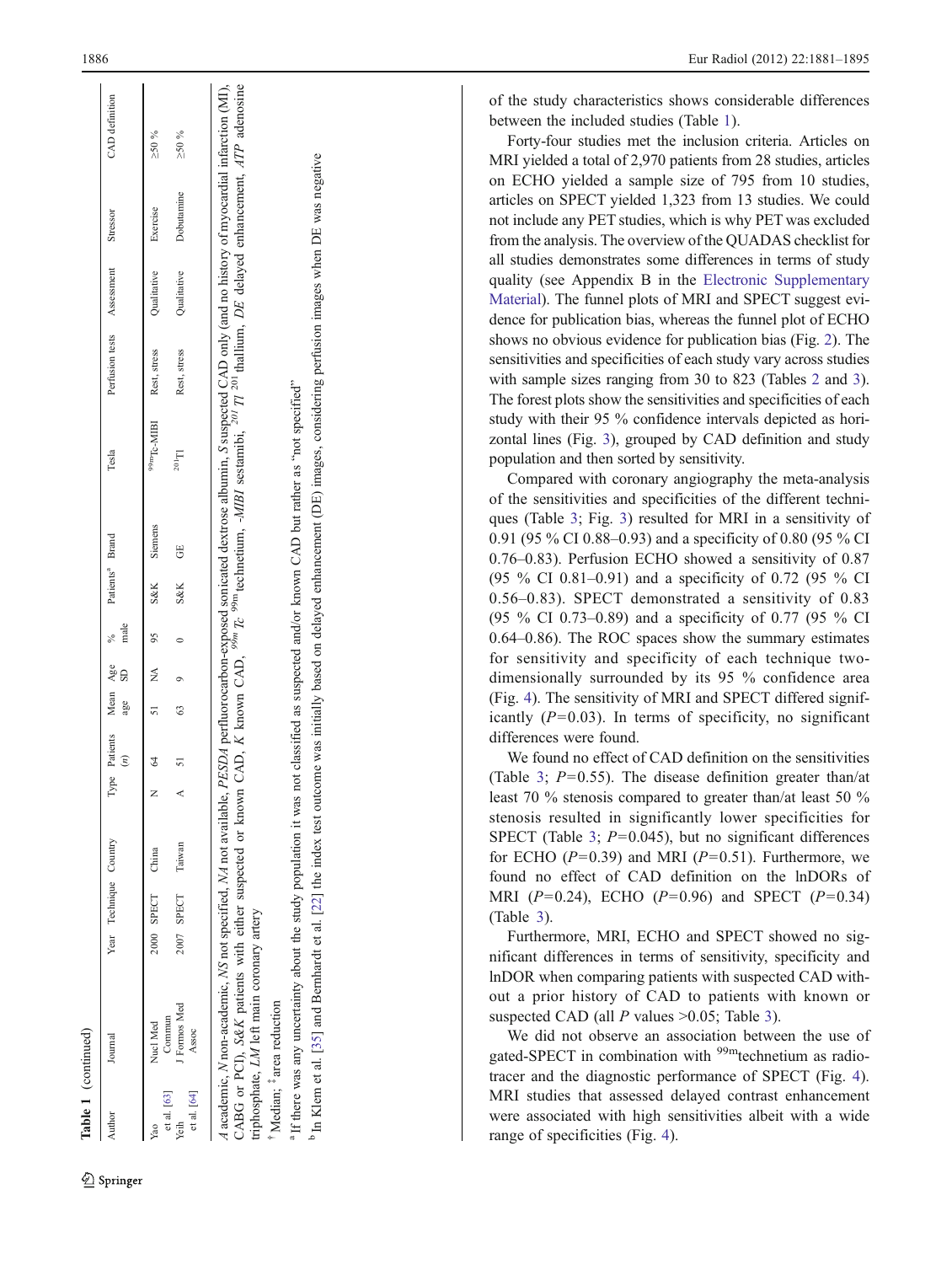<span id="page-6-0"></span>

Fig. 2 Funnel plots. The diagnostic odds ratio (DOR) on the x-axis is plotted against the standard error (SE) of the log(DOR) on the y-axis. A symmetrical distribution of studies indicates the absence of publication bias. An asymmetrical distribution with, for example, relatively more smaller studies with a positive result (in the *lower right part* of the plot)

The positive likelihood ratios (LR+) of MRI, ECHO and SPECT were 4.43 (95 % CI 3.64–5.23), 3.08 (95 % CI 1.65– 4.50) and 3.56 (95 % CI 2.07–5.04) respectively (Table [3](#page-8-0)). The negative likelihood ratios (LR-) for MRI, ECHO, and SPECT were 0.12 (95 % CI 0.08–0.15), 0.18 (95 % CI 0.13– 0.24) and 0.22 (95 % CI 0.14–0.31), respectively. Figure [5](#page-11-0) illustrates the revised probability of CAD after a positive and negative test. The lnDORs of MRI, ECHO and SPECT were 3.63 (95 % CI 3.26–4.00), 2.83 (95 % CI 2.29–3.37) and 2.76 (95 % CI 2.28–3.25), respectively (Table [3\)](#page-8-0). We found significantly higher lnDORs for MRI in comparison with SPECT ( $P=0.006$ ) and ECHO ( $P=0.02$ ). There was no significant difference between the lnDOR of SPECT and ECHO  $(P=0.52)$ .

# **Discussion**

In this systematic review and meta-analysis we compared the diagnostic performance of different stress MPI techniques. MRI showed the best diagnostic performance with the narrowest confidence intervals; the latter is explained by the large number of patients studied with MRI. We found a significantly higher sensitivity for MRI compared to SPECT and a significantly higher lnDOR for MRI compared to both ECHO and SPECT. In contrast to previous meta-analyses [\[9](#page-12-0)], we compared the different imaging techniques using the same search strategy and methods of analysing the data. Furthermore, we only included studies without verification bias.

In our review we paid special attention to the issue of verification bias. Sensitivity may be overestimated and specificity underestimated if patients with a positive test result are

would suggest the presence of publication bias. In the ECHO funnel plot Peltier et al. [\[56\]](#page-13-0), in the SPECT funnel plot Astarita et al. [[58](#page-13-0)] and in the MRI funnel plot Donati et al. [\[25\]](#page-12-0) are not included, because their respective DORs could not be calculated (0 false negatives or false positives). a MRI, b ECHO, c SPECT

more likely to be verified with the reference standard test. Diagnostic odds ratios are generally not, or only minimally, affected by verification bias [\[16\]](#page-12-0). Underwood et al. [[9](#page-12-0)] reviewed the diagnostic performance of SPECT and explained the overall low specificity (0.70–0.75 for high quality studies) of SPECT studies by verification bias. In their review of SPECT studies, Heijenbrok-Kal et al. [\[13\]](#page-12-0) did not exclude studies with verification bias and demonstrated a sensitivity of 0.88 (95 % CI 0.87–0.90) and a specificity of 0.73 (95 % CI 0.69–0.74). By excluding studies with verification bias, we found a lower sensitivity of 0.83 (95 % CI 0.73–0.89), but a higher specificity of 0.77 (95 % CI 0.64–0.86). As pointed out above, the diagnostic odds ratios are less affected by verification bias and were the same for the previous and current review.

Nandalur et al. [[7\]](#page-12-0) and Hamon et al. [\[10](#page-12-0)] previously studied the diagnostic performance of myocardial perfusion MRI and found sensitivities of 91 % and 89 % respectively and specificities of 81 % and 80 % respectively, which is very similar to what we found. Unfortunately we could not include PET in the analysis, because no PET studies met our inclusion and exclusion criteria. Nandalur et al. [[6\]](#page-12-0) performed a meta-analysis of PET perfusion studies and they found a sensitivity of 0.92 and a specificity of 0.85. However, their analysis included studies with potential verification bias. Stress perfusion CT is an upcoming MPI technique, but we did not include this technique because of the low number of available studies and because perfusion CT is still in the technical development phase.

Other promising alternatives to CCA are non-invasive CT and MR coronary angiography. Schuetz et al. [[17\]](#page-12-0) compared CT and MR coronary angiography to CCA in a meta-analysis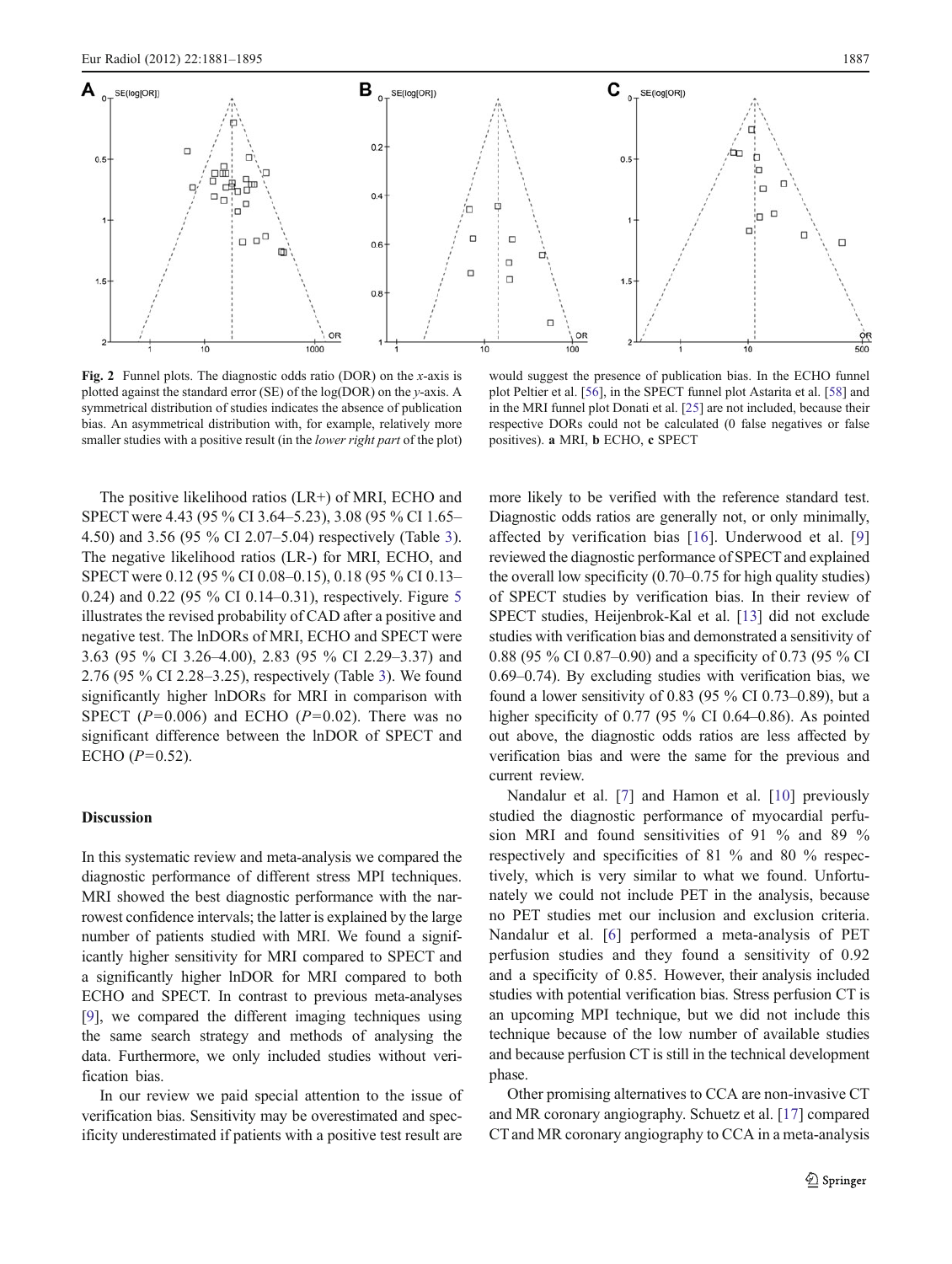<span id="page-7-0"></span>Table 2 Source data for MRI, ECHO and SPECT

| Author                      | Year | Technique            | TP  | FN               | TN              | FP               | Sensitivity (%) | Specificity $(\%)$ | CAD definition                |
|-----------------------------|------|----------------------|-----|------------------|-----------------|------------------|-----------------|--------------------|-------------------------------|
| Arnold et al. [21]          | 2010 | <b>MRI</b>           | 37  | $\overline{4}$   | 17              | $\overline{4}$   | 90.2            | 81.0               | $\geq 50 \%$                  |
| Bernhardt et al. [22]       | 2009 | <b>MRI</b>           | 274 | 39               | 421             | 89               | 87.5            | 82.5               | ${\geq}70$ %                  |
| Cheng et al. [23]           | 2007 | <b>MRI</b>           | 39  | $\mathbf{1}$     | 16              | 5                | 97.5            | 76.2               | ${\geq}50$ $\%$               |
| Cury et al. [24]            | 2006 | <b>MRI</b>           | 29  | $\mathbf{1}$     | 12              | 4                | 96.7            | 75.0               | ${\geq}70$ %                  |
| Donati et al. [25]          | 2010 | <b>MRI</b>           | 30  | 3                | 14              | $\boldsymbol{0}$ | 90.9            | 100                | $>50 \%$                      |
| Doyle et al. [26]           | 2003 | <b>MRI</b>           | 15  | 11               | 123             | 35               | 57.7            | 77.8               | ${\geq}70$ %                  |
| Gebker et al. [27]          | 2007 | MRI                  | 19  | 3                | 14              | 4                | 86.4            | 77.8               | $\geq 50 \%$                  |
| Gebker et al. [28]          | 2008 | <b>MRI</b>           | 63  | 7                | 22              | 9                | 90.0            | 71.0               | $\geq 50 \%$                  |
| Gebker et al. [29]          | 2011 | <b>MRI</b>           | 48  | 4                | 19              | 4                | 92.3            | 82.6               | $\geq 70$ %                   |
| Giang et al. [30]           | 2004 | <b>MRI</b>           | 26  | 2                | 12              | 4                | 92.9            | 75.0               | ${\geq}50$ $\%$               |
| Kawase et al. [31]          | 2004 | <b>MRI</b>           | 31  | $\mathfrak{2}$   | 16              | $\mathbf{1}$     | 93.9            | 94.1               | $\geq 70$ %                   |
| Kitagawa et al. [32]        | 2008 | <b>MRI</b>           | 33  | 3                | 8               | 6                | 91.7            | 57.1               | ${\geq}50$ $\%$               |
| Klein et al. [33]           | 2008 | $\operatorname{MRI}$ | 22  | 3                | 23              | 3                | 88.0            | 88.5               | $>50 \%$                      |
| Klein et al. [34]           | 2009 | MRI                  | 36  | 18               | 21              | 3                | 66.7            | 87.5               | $>50 \%$                      |
| Klem et al. [35]            | 2006 | <b>MRI</b>           | 34  | 10               | 42              | 6                | 77.3            | 87.5               | $\geq 50 \%$                  |
|                             |      |                      | 33  | 4                | 48              | 7                | 89.2            | 87.3               | $≥70 \% (≥50 LM)$             |
| Klumpp et al. [36]          | 2010 | <b>MRI</b>           | 40  | $\mathbf{1}$     | 14              | 2                | 97.6            | 87.5               | $>70\%$                       |
| Krittayaphong et al. [37]   | 2009 | <b>MRI</b>           | 34  | 4                | 22              | 6                | 89.5            | 78.6               | $\geq 50 \%$                  |
| Merkle et al. [38]          | 2007 | <b>MRI</b>           | 160 | 12               | 48              | 8                | 93.0            | 85.7               | $>50 \%$                      |
|                             |      |                      | 147 | 6                | 54              | 21               | 96.1            | 72.0               | $>70\,$ %                     |
| Meyer et al. [39]           | 2008 | <b>MRI</b>           | 32  | $\overline{4}$   | 19              | 5                | 88.9            | 79.2               | ${\geq}70$ %                  |
| Nagel et al. [40]           | 2003 | <b>MRI</b>           | 38  | 5                | 37              | 4                | 88.4            | 90.2               | ${\geq}75$ %                  |
| Paetsch et al. [41]         | 2004 | MRI                  | 48  | 5                | 16              | 10               | 90.6            | 61.5               | $>50 \%$                      |
| Pilz et al. [42]            | 2006 | MRI                  | 109 | $\overline{4}$   | 48              | 10               | 96.5            | 82.8               | $>70\%$                       |
| Pingitore et al. [43]       | 2008 | <b>MRI</b>           | 61  | 5                | 18              | 9                | 92.4            | 66.7               | $>50 \%$                      |
| Plein et al. [44]           | 2005 | <b>MRI</b>           | 52  | 7                | 17              | 6                | 88.1            | 73.9               | $>70\%$                       |
| Plein et al. [45]           | 2008 | <b>MRI</b>           | 31  | $\overline{4}$   | $7^{\circ}$     | 9                | 88.6            | 43.8               | $>50\%$                       |
| Plein et al. [46]           | 2008 | <b>MRI</b>           | 12  | $\mathbf{1}$     | 16              | 4                | 92.3            | 80.0               | $>50 \%$                      |
| Stolzmann et al. [47]       | 2010 | <b>MRI</b>           | 28  | 8                | 21              | 3                | 77.8            | 87.5               | $>50 \%$                      |
| Takase et al. [48]          | 2004 | MRI                  | 71  | 5                | 22              | $\overline{4}$   | 93.4            | 84.6               | $>50 \%$                      |
| Aggeli et al. [49]          | 2007 | <b>ECHO</b>          | 28  | 4                | 16              | 2                | 87.5            | 88.9               | ${\geq}50$ $\%$               |
| Arnold et al. [21]          | 2010 | <b>ECHO</b>          | 35  | 6                | 16              | 5                | 85.4            | 76.2               | $\geq 50 \%$                  |
| Chiou et al. [50]           | 2004 | <b>ECHO</b>          | 69  | 16               | 36              | 11               | 81.2            | 76.6               | $\geq 50$ % ( $\geq 40$ % LM) |
| Jeetley et al. [51]         | 2006 | $\rm ECHO$           | 74  | 11               | 19              | 19               | 87.1            | $50.0\,$           | ${\geq}70$ %                  |
| Kowatsch et al. [52]        | 2007 | $\rm ECHO$           | 22  | 3                | 21              | 8                | 88.0            | 72.4               | ${>}50$ $\%$                  |
| Lipiec et al. [53]          | 2008 | <b>ECHO</b>          | 69  | 10               | 18              | 6                | 87.3            | 75.0               | ${\geq}70$ %                  |
| Miszalski-Jamka et al. [54] | 2009 | $\rm ECHO$           | 65  | 9                | 25              | $\overline{4}$   | 87.8            | 86.2               | ${\geq}50$ $\%$               |
| Moir et al. [55]            | 2005 | $\rm ECHO$           | 35  | 5                | $20\,$          | 19               | 87.5            | 51.3               | ${\geq}50$ $\%$               |
| Peltier et al. [56]         | 2004 | $\rm ECHO$           | 22  | $\boldsymbol{0}$ | $10\,$          | $\mathfrak{Z}$   | $100.0\,$       | 76.9               | ${>}70$ $\%$                  |
| Senior et al. [57]          | 2004 | <b>ECHO</b>          | 35  | 7                | 7               | 5                | 83.3            | 58.3               | $>50\,$ %                     |
| Aggeli et al. [49]          | 2007 | <b>SPECT</b>         | 24  | 6                | 17              | $\mathbf{1}$     | 80.0            | 94.4               | ${\geq}50$ $\%$               |
| Astarita et al. [58]        | 2001 | <b>SPECT</b>         | 23  | $\boldsymbol{0}$ | 14              | 16               | $100.0\,$       | 46.7               | ${\geq}50$ $\%$               |
| Budoff et al. [59]          | 2007 | <b>SPECT</b>         | 17  | $\overline{4}$   | $7\phantom{.0}$ | $\overline{c}$   | $81.0\,$        | 77.8               | $>70$ % ( $>50$ % LM)         |
| Doyle et al. [26]           | 2003 | <b>SPECT</b>         | 16  | 10               | 130             | 28               | 61.5            | 82.3               | ${\geq}70$ %                  |
| Gonzalez et al. [60]        | 2005 | <b>SPECT</b>         | 102 | 15               | 16              | 12               | 87.2            | 57.1               | ${\geq}50$ $\%$               |
|                             |      |                      | 91  | 7                | 24              | 23               | 92.9            | 51.1               | $\geq 75 \%$                  |
| Jeetley et al. [51]         | 2006 | <b>SPECT</b>         | 73  | 12               | 19              | 19               | 85.9            | 50.0               | ${\geq}70$ %                  |
| Johansen et al. [61]        | 2005 | <b>SPECT</b>         | 94  | 32               | 183             | 48               | 74.6            | 79.2               | ${\geq}50$ %                  |
| Lipiec et al. [53]          | 2008 | <b>SPECT</b>         | 73  | 6                | 13              | 11               | 92.4            | 54.2               | ${\geq}70$ %                  |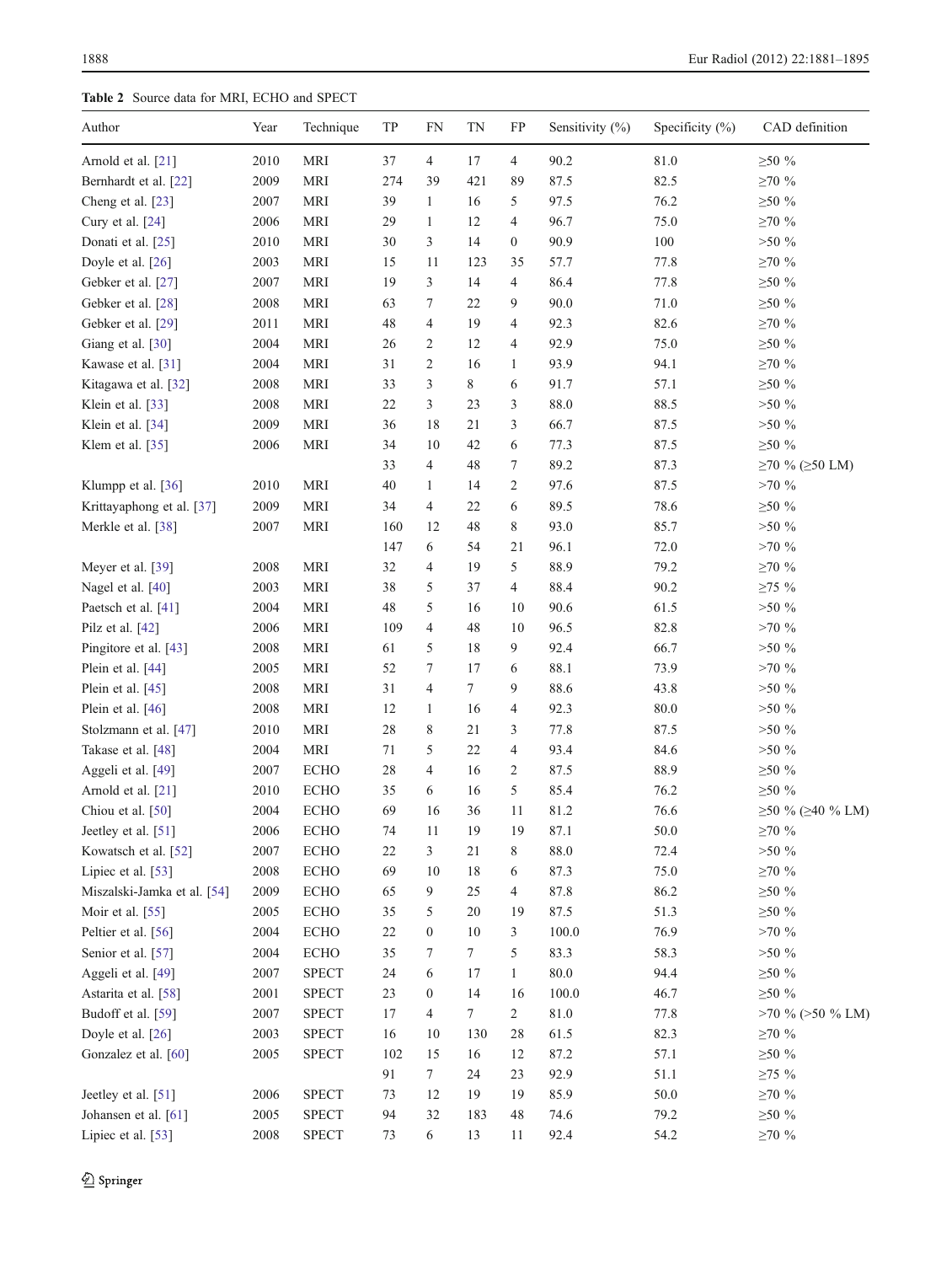<span id="page-8-0"></span>Table 2 (continued)

| Author              | Year | Technique    | TP | FN | TN | FP | Sensitivity $(\%)$ | Specificity $(\% )$ | CAD definition |
|---------------------|------|--------------|----|----|----|----|--------------------|---------------------|----------------|
| Peltier et al. [56] | 2004 | <b>SPECT</b> | 18 | 4  |    |    | 81.8               | 84.6                | $>70\%$        |
| Schepis et al. [62] | 2007 | <b>SPECT</b> | 32 | 10 | 32 |    | 76.2               | 91.4                | $\geq 50 \%$   |
| Senior et al. [57]  | 2004 | <b>SPECT</b> | 20 | 21 |    |    | 48.8               | 91.7                | $>50\%$        |
| Yao et al. $[63]$   | 2000 | <b>SPECT</b> | 42 |    | 18 |    | 93.3               | 94.7                | $\geq 50 \%$   |
| Yeih et al. $[64]$  | 2007 | <b>SPECT</b> | 20 | 8  | 20 |    | 71.4               | 87.0                | $\geq 50 \%$   |

resulting in a sensitivity and specificity of respectively 0.97 and 0.87 for CT, and 0.87 and 0.70 for MR, suggesting that CT angiography has a better diagnostic performance compared to the MPI techniques analysed in this article. However, drawbacks of CT angiography are the use of iodinated contrast material which poses a small risk of idiosyncratic reactions and nephrotoxicity and the lack of functional information [[18\]](#page-12-0).

# Limitations

We focused on the diagnostic performance of MPI. However, an MPI examination can yield functional information as well (e.g. left ventricular function, presence of wall motion abnormalities, presence of scar tissue), rather than perfusion images alone. Our analysis does not take into account the possible impact of these parameters on the interpretation of the MPI test and the results of MRI are therefore likely to be even better than we estimated.

Also, it is important to note that in clinical practice a small proportion of patients will be unsuitable for MRI, either due to contraindications or claustrophobia. Likewise, an echocardiography procedure relies on an adequate acoustic window. Often, unsuitable patients were excluded from the original studies, which in turn could have resulted in an overestimation of the diagnostic performance in our analysis. Unfortunately, the included studies did not report sufficient information to explore these issues.

In the current review we included only studies that used the most advanced technology by searching for studies published from 2000 until 2011, which implies

|  | Table 3 Measures of diagnostic performance for MRI, ECHO and SPECT, estimated using the bivariate random effects model |  |  |  |  |  |
|--|------------------------------------------------------------------------------------------------------------------------|--|--|--|--|--|
|--|------------------------------------------------------------------------------------------------------------------------|--|--|--|--|--|

|              |                   | Sensitivity         | Specificity         | $LR+$                | LR-                 | <b>DOR</b>              | $ln$ DOR            | CAD prevalence*  |
|--------------|-------------------|---------------------|---------------------|----------------------|---------------------|-------------------------|---------------------|------------------|
| <b>MRI</b>   | Overall           | $0.91(0.88-0.93)$   | $0.80(0.76 - 0.83)$ | $4.43(3.64 - 5.23)$  | $0.12(0.08 - 0.15)$ | $37.69(26.00 - 54.63)$  | $3.63(3.26 - 4.00)$ | 54\% (1603/2970) |
|              | Suspected         | $0.90(0.78-0.96)$   | $0.86(0.74-0.93)$   | $6.61(2.23 - 10.99)$ | $0.12(0.03 - 0.22)$ | $54.70(20.07 - 149.07)$ | $4.00(3.00 - 5.00)$ | 49% (118/242)    |
|              | CAD <sub>50</sub> | $0.89(0.86-0.92)$   | $0.79(0.73-0.84)$   | $4.25(3.15-5.35)$    | $0.13(0.09 - 0.17)$ | $31.84(20.96 - 48.37)$  | $3.46(3.04 - 3.88)$ | 66% (882/1338)   |
|              | CAD 70            | $0.91(0.87-0.94)$   | $0.82(0.75-0.87)$   | $4.97(3.47-6.47)$    | $0.11(0.07 - 0.15)$ | $46.40(28.90 - 74.49)$  | $3.84(3.36 - 4.31)$ | 48% (937/1952)   |
| <b>ECHO</b>  | Overall           | $0.87(0.81 - 0.91)$ | $0.72(0.56 - 0.83)$ | $3.08(1.65 - 4.50)$  | $0.18(0.13 - 0.24)$ | $16.94(9.84-29.15)$     | $2.83(2.29 - 3.37)$ | 66% (525/795)    |
|              | Suspected         | $0.88(0.60 - 0.97)$ | $0.89(0.58 - 0.98)$ | $8.35(6.67 - 21.76)$ | $0.13(-0.05-0.32)$  | $62.76(7.37 - 534.54)$  | $4.14(2.00 - 6.28)$ | 64% (32/50)      |
|              | CAD 50            | $0.86(0.79-0.92)$   | $0.74(0.63 - 0.82)$ | $3.28(2.09 - 4.47)$  | $0.19(0.10 - 0.27)$ | $17.59(9.48 - 32.66)$   | $2.87(2.25 - 3.49)$ | 63% (339/534)    |
|              | CAD 70            | $0.90(0.80 - 0.96)$ | $0.65(0.46 - 0.80)$ | $2.58(1.32 - 3.84)$  | $0.15(0.04 - 0.26)$ | $17.04(6.60 - 44.04)$   | $2.84(1.89 - 3.79)$ | 71\% (186/261)   |
| <b>SPECT</b> | Overall           | $0.83(0.73-0.89)$   | $0.77(0.64 - 0.86)$ | $3.56(2.07 - 5.04)$  | $0.22(0.14-0.31)$   | $15.84(9.74-25.77)$     | $2.76(2.28 - 3.25)$ | 50% (666/1323)   |
|              | Suspected         | $0.83(0.70-0.91)$   | $0.79(0.66 - 0.87)$ | $3.88(2.03 - 5.73)$  | $0.21(0.09 - 0.34)$ | $18.15(8.34 - 39.52)$   | $2.90(2.12 - 3.68)$ | 41% (221/535)    |
|              | CAD <sub>50</sub> | $0.81(0.72-0.87)$   | $0.81(0.72-0.87)$   | $4.15(2.55 - 5.75)$  | $0.24(0.15-0.33)$   | $17.24(9.67 - 30.73)$   | $2.85(2.27 - 3.43)$ | 53% (452/848)    |
|              | CAD 70            | $0.85(0.76-0.91)$   | $0.66(0.54 - 0.77)$ | $2.53(1.69 - 3.37)$  | $0.22(0.12-0.33)$   | $11.42(6.04 - 21.59)$   | $2.44(1.80 - 3.07)$ | 53% (331/620)    |

When data were available for both CAD definitions ( $\geq$ 50 % and  $\geq$ 70 %) the overall estimates only include data from CAD  $\geq$ 70 % stenosis CAD 50 corresponds to the studies that defined obstructive CAD either as  $>50\%$  or  $\geq 50\%$  stenosis

CAD 70 corresponds to the studies that defined obstructive CAD either as >70 %,  $\geq$ 70 % or  $\geq$ 75 % stenosis and studies that combined one of these with  $>50\%$  (or  $\geq50\%$ ) stenosis in the left main coronary artery

"Suspected" refers to studies that only included patients with suspected CAD without a history of MI, PCI or CABG.

<sup>a</sup> The CAD prevalence defined by "CAD diagnosed by CCA" divided by the total sample size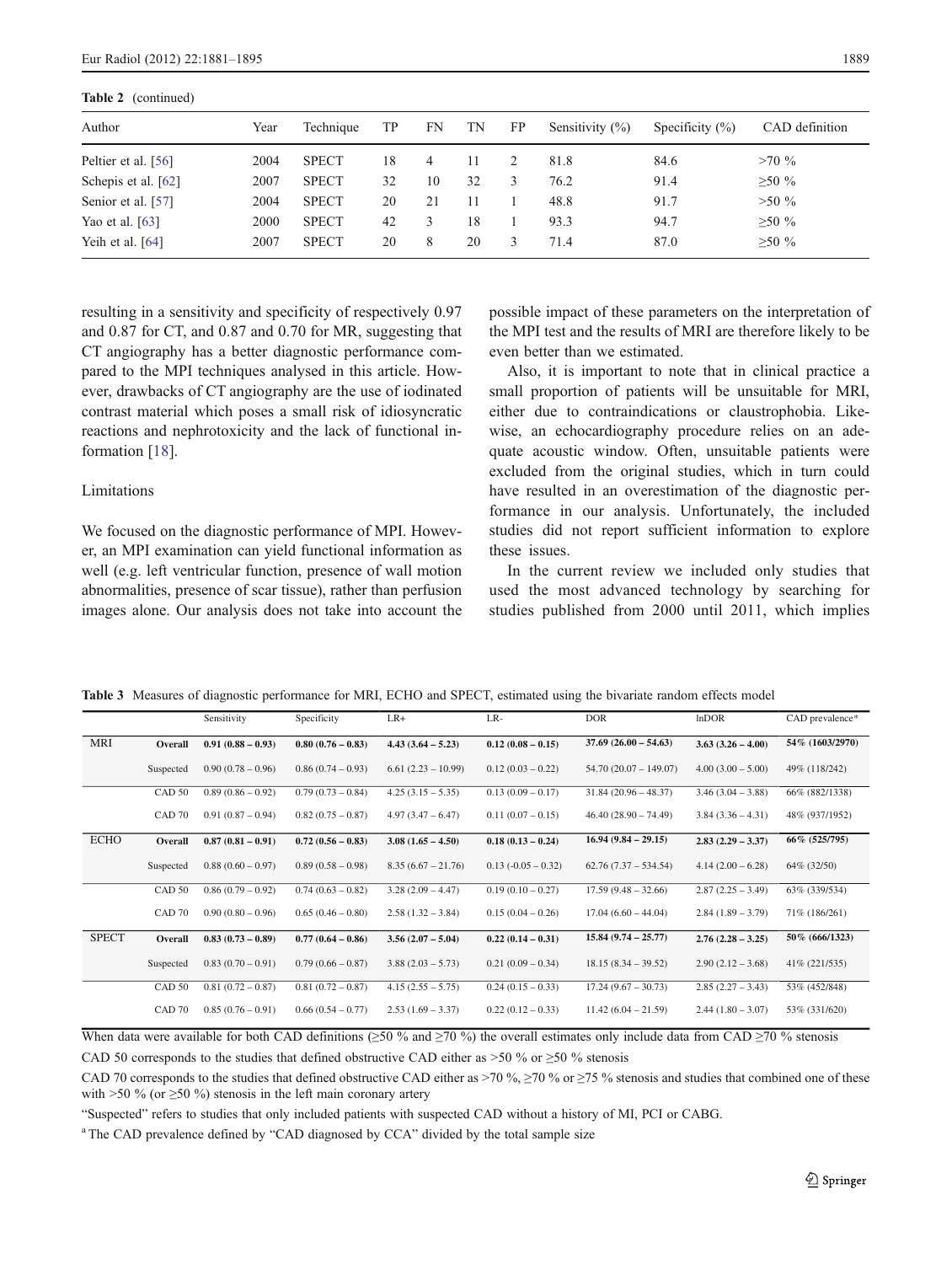|   | A Study                         |     | ТP             | FP                      | FN             |       |                    |                                                                                                                     |                                   |                     |
|---|---------------------------------|-----|----------------|-------------------------|----------------|-------|--------------------|---------------------------------------------------------------------------------------------------------------------|-----------------------------------|---------------------|
|   | <b>Klein 2009</b>               |     | 36             | 3                       | 18             | TN    | <b>Sensitivity</b> | <b>Specificity</b><br>21 0.67 [0.53, 0.79] 0.88 [0.68, 0.97]                                                        | <b>Sensitivity</b>                | <b>Specificity</b>  |
|   | Stolzmann 2010                  |     | 28             | 3                       | 8              | 21    |                    | 0.78 [0.61, 0.90] 0.88 [0.68, 0.97]                                                                                 |                                   |                     |
|   | Gebker 2007                     |     | 19             | 4                       | 3              |       |                    | 14 0.86 [0.65, 0.97] 0.78 [0.52, 0.94]                                                                              |                                   |                     |
|   | Klein 2008                      |     | 22             | 3                       | 3              |       |                    | 23 0.88 [0.69, 0.97] 0.88 [0.70, 0.98]                                                                              |                                   |                     |
|   | Plein 2008 (1)                  |     | 31             | 9                       | 4              |       |                    | 7 0.89 [0.73, 0.97] 0.44 [0.20, 0.70]                                                                               |                                   |                     |
|   | Gebker 2008                     |     | 63             | 9                       | 7              |       |                    | 22 0.90 [0.80, 0.96] 0.71 [0.52, 0.86]                                                                              |                                   |                     |
|   | Arnold 2010                     |     | 37             | $\overline{4}$          | 4              |       |                    | 17 0.90 [0.77, 0.97] 0.81 [0.58, 0.95]                                                                              |                                   |                     |
|   | Paetsch 2004                    |     | 48             | 10                      | 5              |       |                    | 16 0.91 [0.79, 0.97] 0.62 [0.41, 0.80]                                                                              |                                   |                     |
|   | Donati 2010                     |     | 30             | 0                       | 3              |       |                    | 14 0.91 [0.76, 0.98] 1.00 [0.77, 1.00]                                                                              |                                   |                     |
|   | Kitagawa 2008<br>Plein 2008 (2) |     | 33<br>12       | 6<br>4                  | 3<br>1         |       |                    | 8 0.92 [0.78, 0.98] 0.57 [0.29, 0.82]                                                                               |                                   |                     |
|   | Pingitore 2008                  |     | 61             | 9                       | 5              |       |                    | 16 0.92 [0.64, 1.00] 0.80 [0.56, 0.94]<br>18 0.92 [0.83, 0.97] 0.67 [0.46, 0.83]                                    |                                   |                     |
|   | Giang 2004                      |     | 26             | 4                       | 2              |       |                    | 12 0.93 [0.76, 0.99] 0.75 [0.48, 0.93]                                                                              |                                   |                     |
|   | Merkle 2007                     |     | 160            | 8                       | 12             |       |                    | 48 0.93 [0.88, 0.96] 0.86 [0.74, 0.94]                                                                              |                                   |                     |
|   | Takase 2004                     |     | 71             | 4                       | 5              |       |                    | 22 0.93 [0.85, 0.98] 0.85 [0.65, 0.96]                                                                              |                                   |                     |
|   | Cheng 2007                      |     | 39             | 5                       | 1              |       |                    | 16 0.97 [0.87, 1.00] 0.76 [0.53, 0.92]                                                                              |                                   |                     |
|   | <b>Doyle 2003</b>               |     | 15             | 35                      | 11             |       |                    | 123 0.58 [0.37, 0.77] 0.78 [0.71, 0.84]                                                                             |                                   |                     |
|   | Bernhardt 2009                  |     | 274            | 89                      | 39             |       |                    | 421 0.88 [0.83, 0.91] 0.83 [0.79, 0.86]                                                                             |                                   |                     |
|   | <b>Plein 2005</b>               |     | 52             | 6                       | $\overline{7}$ |       |                    | 17 0.88 [0.77, 0.95] 0.74 [0.52, 0.90]                                                                              |                                   |                     |
|   | <b>Meyer 2008</b>               |     | 32             | 5                       | 4              |       |                    | 19 0.89 [0.74, 0.97] 0.79 [0.58, 0.93]                                                                              |                                   |                     |
|   | Gebker 2011<br>Kawase 2004      |     | 48<br>31       | $\overline{4}$<br>1     | 4<br>2         |       |                    | 19 0.92 [0.81, 0.98] 0.83 [0.61, 0.95]<br>16 0.94 [0.80, 0.99] 0.94 [0.71, 1.00]                                    |                                   |                     |
|   | Merkle 2007                     |     | 147            | 21                      | 6              |       |                    | 54 0.96 [0.92, 0.99] 0.72 [0.60, 0.82]                                                                              |                                   |                     |
|   | <b>Pilz 2006</b>                |     | 109            | 10                      | 4              |       |                    | 48 0.96 [0.91, 0.99] 0.83 [0.71, 0.91]                                                                              |                                   |                     |
|   | <b>Cury 2006</b>                |     | 29             | $\overline{4}$          | 1              |       |                    | 12 0.97 [0.83, 1.00] 0.75 [0.48, 0.93]                                                                              |                                   |                     |
|   | Klumpp 2010                     |     | 41             | $\overline{\mathbf{c}}$ | $\mathbf{1}$   |       |                    | 13 0.98 [0.87, 1.00] 0.87 [0.60, 0.98]                                                                              |                                   |                     |
|   | <b>Klem 2006</b>                |     | 34             | 6                       | 10             |       |                    | 42 0.77 [0.62, 0.89] 0.88 [0.75, 0.95]                                                                              |                                   |                     |
|   | Krittayaphong 2009              |     | 34             | 6                       | 4              |       |                    | 22 0.89 [0.75, 0.97] 0.79 [0.59, 0.92]                                                                              |                                   |                     |
|   | Nagel 2003                      |     | 38             | 4                       | 5              |       |                    | 37 0.88 [0.75, 0.96] 0.90 [0.77, 0.97]                                                                              |                                   |                     |
|   | <b>Klem 2006</b>                |     | 33             | $\overline{7}$          | 4              |       |                    | 48 0.89 [0.75, 0.97] 0.87 [0.76, 0.95]                                                                              |                                   |                     |
|   | Summary estimates overall*      |     |                |                         |                |       |                    | 0.91 [0.88, 0.93] 0.80 [0.76, 0.83]                                                                                 | $0.2$ 0.4 0.6 0.8 1<br>$^{\circ}$ | $0$ 0.2 0.4 0.6 0.8 |
| в | <b>Study</b>                    |     | TP             | FP                      |                | FN TN | <b>Sensitivity</b> | <b>Specificity</b>                                                                                                  | <b>Sensitivity</b>                | <b>Specificity</b>  |
|   | Chiou 2004                      |     | 69             | 11                      | 16             |       |                    | 36 0.81 [0.71, 0.89] 0.77 [0.62, 0.88]                                                                              |                                   |                     |
|   | Senior 2004                     |     | 35             | 5                       | 7              |       |                    | 7 0.83 [0.69, 0.93] 0.58 [0.28, 0.85]                                                                               |                                   |                     |
|   | Arnold 2010                     |     | 35             | 5                       | 6              |       |                    | 16 0.85 [0.71, 0.94] 0.76 [0.53, 0.92]                                                                              |                                   |                     |
|   | <b>Moir 2005</b>                |     | 35             | 19                      | 5              |       |                    | 20 0.88 [0.73, 0.96] 0.51 [0.35, 0.68]                                                                              |                                   |                     |
|   | Miszalski-Jamka 2009            |     | 65             | $\overline{\mathbf{4}}$ | 9              |       |                    | 25 0.88 [0.78, 0.94] 0.86 [0.68, 0.96]                                                                              |                                   |                     |
|   | Kowatsch 2007                   |     | 22<br>74       | 8                       | 3              |       |                    | 21 0.88 [0.69, 0.97] 0.72 [0.53, 0.87]                                                                              |                                   |                     |
|   | Jeetley 2006<br>Lipiec 2008     |     | 69             | 19<br>6                 | 11<br>10       |       |                    | 19 0.87 [0.78, 0.93] 0.50 [0.33, 0.67]<br>18 0.87 [0.78, 0.94] 0.75 [0.53, 0.90]                                    |                                   |                     |
|   | Peltier 2004                    |     | 22             | 3                       | $\mathbf 0$    |       |                    | 10 1.00 [0.85, 1.00] 0.77 [0.46, 0.95]                                                                              |                                   |                     |
|   | Aggeli 2007                     |     | 28             | $\overline{c}$          | 4              |       |                    | 16 0.88 [0.71, 0.96] 0.89 [0.65, 0.99]                                                                              |                                   |                     |
|   | Summary estimates overall*      |     |                |                         |                |       |                    | 0.87 [0.81, 0.91] 0.72 [0.56, 0.83]                                                                                 |                                   |                     |
|   |                                 |     |                |                         |                |       |                    |                                                                                                                     | $0$ 0.2 0.4 0.6 0.8               | $1$ 0 0.2 0.4 0.6   |
| C | Study                           | ТP  |                | FP FN                   | ΤN             |       | Sensitivity        | <b>Specificity</b>                                                                                                  | Sensitivity                       | <b>Specificity</b>  |
|   | <b>Yeih 2007</b>                | 20  | 3              | 8                       |                |       |                    | 20 0.71 [0.51, 0.87] 0.87 [0.66, 0.97]                                                                              |                                   |                     |
|   | Senior 2004                     | 32  | 3              | 10                      |                |       |                    | 32 0.76 [0.61, 0.88] 0.91 [0.77, 0.98]                                                                              |                                   |                     |
|   | Gonzalez 2005                   | 102 | 12             | 15                      |                |       |                    | 16 0.87 [0.80, 0.93] 0.57 [0.37, 0.76]                                                                              |                                   |                     |
|   | <b>Yao 2000</b>                 | 42  | 1              | 3                       |                |       |                    | 18 0.93 [0.82, 0.99] 0.95 [0.74, 1.00]                                                                              |                                   |                     |
|   | <b>Doyle 2003</b>               | 16  | 28             |                         |                |       |                    | 10 130 0.62 [0.41, 0.80] 0.82 [0.75, 0.88]                                                                          |                                   |                     |
|   | Budoff 2007                     | 17  | 2              | 4                       |                |       |                    | 7 0.81 [0.58, 0.95] 0.78 [0.40, 0.97]                                                                               |                                   |                     |
|   |                                 | 18  | $\overline{2}$ | 4                       |                |       |                    | 11 0.82 [0.60, 0.95] 0.85 [0.55, 0.98]                                                                              |                                   |                     |
|   | Peltier 2004                    |     |                |                         |                |       |                    | 19 0.86 [0.77, 0.92] 0.50 [0.33, 0.67]                                                                              |                                   |                     |
|   | Jeetley 2006                    | 73  | 19             | 12                      |                |       |                    |                                                                                                                     |                                   |                     |
|   | Lipiec 2008                     | 73  | 11             | 6                       |                |       |                    | 13 0.92 [0.84, 0.97] 0.54 [0.33, 0.74]                                                                              |                                   |                     |
|   | Gonzalez 2005                   | 91  | 23             | $\overline{7}$          |                |       |                    | 24 0.93 [0.86, 0.97] 0.51 [0.36, 0.66]                                                                              |                                   |                     |
|   | Schepis 2007                    | 20  | $\mathbf{1}$   | 21                      |                |       |                    | 11 0.49 [0.33, 0.65] 0.92 [0.62, 1.00]                                                                              |                                   |                     |
|   | Johansen 2005                   | 94  | 48             |                         |                |       |                    | 32 183 0.75 [0.66, 0.82] 0.79 [0.73, 0.84]                                                                          |                                   |                     |
|   | Aggeli 2007                     | 24  | $\mathbf{1}$   | 6                       |                |       |                    | 17 0.80 [0.61, 0.92] 0.94 [0.73, 1.00]                                                                              |                                   |                     |
|   | Astarita 2001                   | 23  | 16             | 0                       |                |       |                    | 14 1.00 [0.85, 1.00] 0.47 [0.28, 0.66]                                                                              |                                   |                     |
|   | Summary estimates overall*      |     |                |                         |                |       |                    | 0.83 [0.73, 0.89] 0.77 [0.64, 0.86]<br>■ CAD definition of ≥ 50% stenosis and patients with suspected and known CAD | $0$ 0.2 0.4 0.6 0.8<br>1          | $0$ 0.2 0.4 0.6 0.8 |

• CAD definition of  $\geq 70\%$  stenosis and patients with suspected and known CAD<br>
• CAD definition of  $\geq 70\%$  stenosis and patients with suspected CAD<br>
• CAD definition of  $\geq 70\%$  stenosis and patients with suspect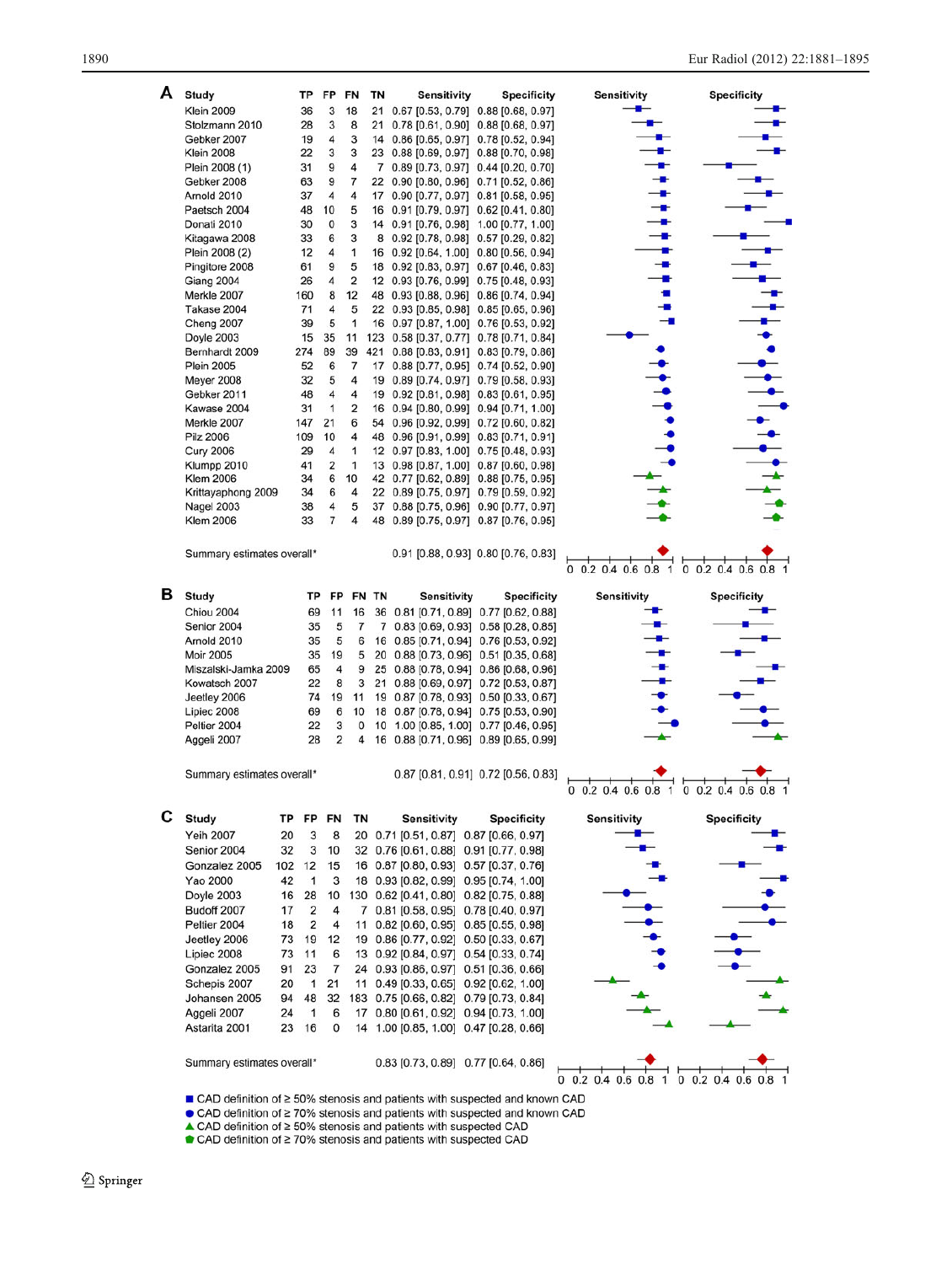<span id="page-10-0"></span>Fig. 3 Forest plots. The data are sorted by suspected and known CAD versus suspected CAD and CAD definition of  $\geq 50$  % versus  $\geq 70$  % stenosis from lowest to highest sensitivity and data are reported at the patient level. a MRI, b ECHO, c SPECT. \*When data were available for both CAD definitions ( $\geq$ 50 % and  $\geq$ 70 %) the summary estimates only include data from CAD  $\geq$ 70 % stenosis

that some large landmark SPECT studies performed in the 1980s and 1990s were excluded from our analysis. A previously published comprehensive systematic review sheds light on the effect of this exclusion criterion [\[13\]](#page-12-0). In the previous review 103 SPECT studies with a total of 11,977 patients published between 1984 and 2002 were analysed. There is no overlap with the SPECT studies that we included. The diagnostic odds ratios for SPECT found in the previous review and in the current review are the same: they found an lnDOR



Fig. 4 ROC space with summary estimates for each technique with 95 % confidence areas. This figure shows the diagnostic performance of studies relative to each other with specificity (plotted in reverse) on the x-axis and sensitivity on the  $y$ -axis. Perfect diagnostic accuracy is in the upper left corner, where sensitivity and specificity are both 1.

a MRI, b ECHO, c SPECT, d All three techniques. The grey rectangles in a refer to the studies using delayed contrast enhancement and in c they refer to the studies using gated SPECT with radiotracer <sup>99m</sup>Tc. The size of the rectangles corresponds with the inverse standard error of sensitivity and specificity, which correlates with the size of the study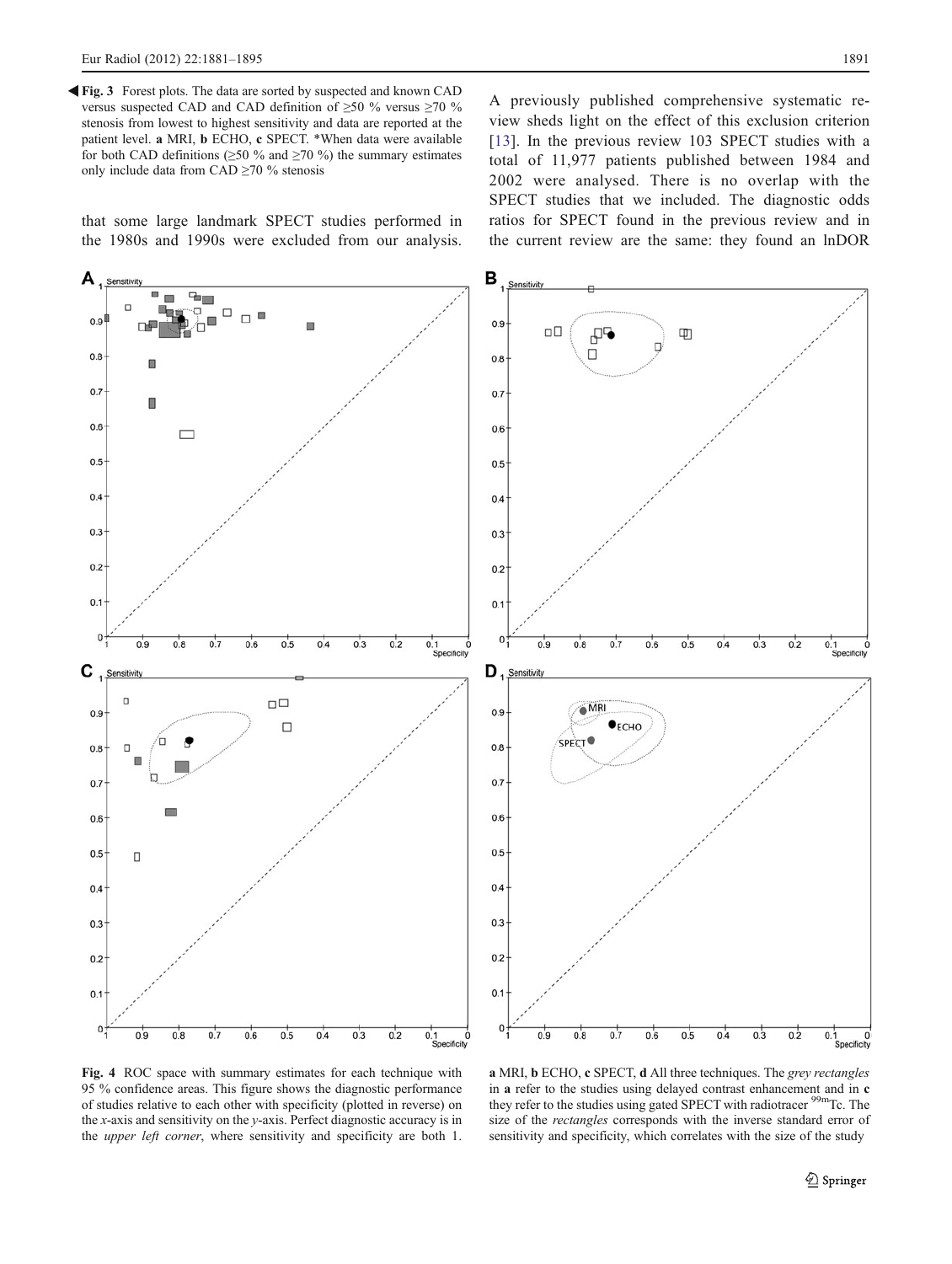<span id="page-11-0"></span>

Fig. 5 Revised probability of CAD. This figure shows the revised (post-test) probability of CAD (y-axis) as a function of prior (pre-test) probability (x-axis) of CAD for positive and negative MPI results, based on the likelihood ratios presented in Table [3](#page-8-0) (overall analysis). MRI+, ECHO+ and SPECT+ represent the lines for a positive test result and MRI−, ECHO− and SPECT− represent the lines for a negative test result

of 2.8 (95  $\%$  CI 2.6–3.0) compared to our lnDOR of 2.8 (95 % CI 2.3–3.3).

The funnel plot for MRI and SPECT suggests that there is evidence of publication bias, which implies that our summary measures may be overestimated. Nevertheless, the overestimation applies to both MRI and SPECT. The funnel plot for ECHO does not suggest evidence of publication bias.

Heterogeneity across studies is a limitation of metaanalyses of diagnostic performance. Across studies differences exist with respect to imaging techniques, assessment methods, stressors, radiotracers, contrast media, CAD definition (lumen diameter reduction of at least 50 %, at least 70 % or at least 75 %), CAD prevalence, percentage male patients, patient inclusion criteria, setting and country. Although we were able to analyse the effect of using different CAD definitions and patient inclusion criteria, sample size limitations did not allow us to do subset analyses for the other cross-study variations. Due to chance there will always be variability between studies, but there may also be different types of biases influencing the results. We used a random effects model which adjusts the estimates and confidence intervals to account for between-study variations. Nevertheless, heterogeneity across studies remains an important limitation.

For calculation and precision purposes, we excluded studies with less than 30 patients. In this way, we minimised the number of studies with for example zero FPs or FNs. This exclusion criterion may have introduced a selection bias.

Another limitation of meta-analyses is the dependence on the level of detail reported in the original papers. For example, data on the individual territories were generally not available. Furthermore, most studies included a mix of known and suspected CAD patients or did not report the test characteristics for the subgroup of patients with suspected CAD without a prior history of MI, PCI or CABG. Therefore, our subgroup analysis of suspected CAD was limited due to a small sample size. Nevertheless, our analysis did suggest that the diagnostic performance of MPI tests is not substantially affected by including patients with known CAD.

Although our results show that all tests are reasonably accurate, the likelihood ratios suggest that neither one of them is suitable to rule out or rule in the presence of disease [\[19\]](#page-12-0). This can also be seen in Fig. 5, where the post-test probability after a positive test rarely exceeds 90 %, and the post-test probability of disease after a negative test may still be substantial. Since MPI is intended as a gatekeeper test, ruling out disease is more important than ruling in disease. MRI performs quite well in this respect with an LR− of 0.12 (0.08–0.15). SPECT and ECHO demonstrate less favourable LRs (Table [3](#page-8-0)).

The reference standard test for diagnosing CAD is CCA. Innovative technological developments in diagnosing CAD are most often compared with CCA. The limitation of CCA is that it evaluates the lumen diameter reduction of the coronary arteries, but for instance a 50 % vessel diameter reduction does not always result in the same reduction in blood flow and does not necessarily lead to myocardial ischaemia. There are alternative techniques such as fractional flow reserve (FFR) that measure the pressure difference across a coronary stenosis. It is even possible that the imaging techniques we evaluated are better diagnostic tools than CCA to begin with, since they measure myocardial perfusion which is the physiological basis of myocardial function. Thus, the less than perfect sensitivity and specificity could in part be attributed to imperfections of CCA instead of the limitations of perfusion imaging.

# Clinical implications

The results of our systematic review and meta-analysis suggest that MRI is superior to ECHO and SPECT in diagnosing CAD. This statement is strengthened firstly by the findings of the MR-IMPACT study [\[5](#page-12-0)]—a multicentre randomised trial—which suggested that MRI is superior to SPECT and secondly by the findings of the EuroCMR registry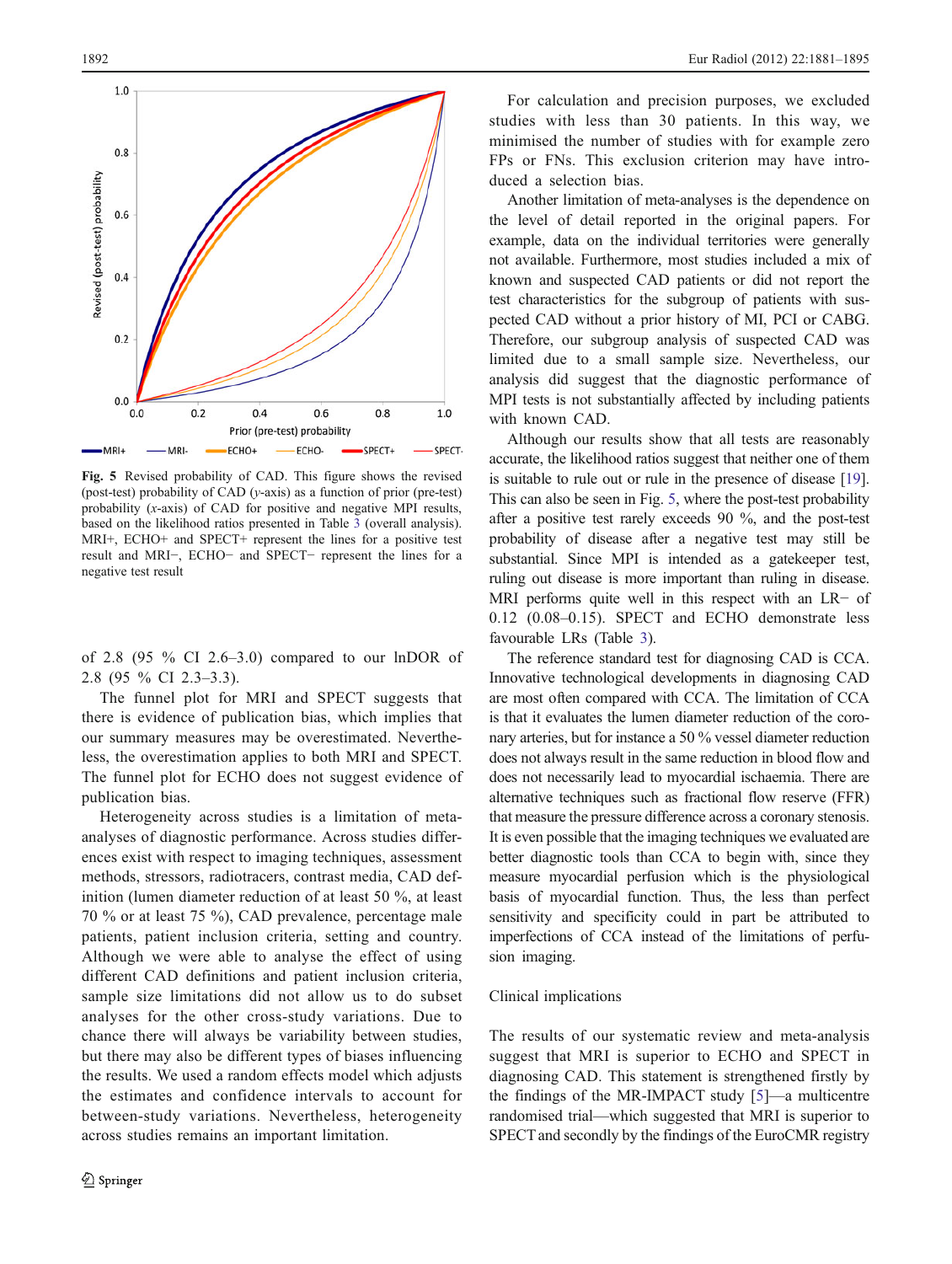<span id="page-12-0"></span>[20], which demonstrated that in patients who underwent stress MRI for the diagnostic workup of suspected CAD, invasive angiography could be avoided in nearly one-half of the patients. All in all, the results suggest that stress perfusion MRI is potentially useful as a gatekeeper test before CCA in patients with low to intermediate prior probability of CAD but this needs to be confirmed with a comparative cost-effectiveness analysis. Furthermore, more research of the diagnostic performance of stress perfusion ECHO, PET and CT is required to evaluate their clinical usefulness.

In conclusion, our results suggest that stress perfusion MRI is superior for the diagnosis of obstructive CAD compared to stress perfusion contrast-enhanced echocardiography and SPECT, and that echocardiography and SPECT are similar in terms of diagnostic performance.

Open Access This article is distributed under the terms of the Creative Commons Attribution License which permits any use, distribution, and reproduction in any medium, provided the original author(s) and the source are credited.

## References

- 1. Murray CJ, Lopez AD (1997) Global mortality, disability, and the contribution of risk factors: Global Burden of Disease Study. Lancet 349:1436–1442
- 2. Kwok Y, Kim C, Grady D, Segal M, Redberg R (1999) Metaanalysis of exercise testing to detect coronary artery disease in women. Am J Cardiol 83:660–666
- 3. Noto TJ Jr, Johnson LW, Krone R et al (1991) Cardiac catheterization 1990: a report of the Registry of the Society for Cardiac Angiography and Interventions (SCA&I). Cathet Cardiovasc Diagn 24:75–83
- 4. Scanlon PJ, Faxon DP, Audet AM et al (1999) ACC/AHA guidelines for coronary angiography. A report of the American College of Cardiology/American Heart Association Task Force on practice guidelines (Committee on Coronary Angiography). Developed in collaboration with the Society for Cardiac Angiography and Interventions. J Am Coll Cardiol 33:1756–1824
- 5. Schwitter J, Wacker CM, van Rossum AC et al (2008) MR-IMPACT: comparison of perfusion-cardiac magnetic resonance with single-photon emission computed tomography for the detection of coronary artery disease in a multicentre, multivendor, randomized trial. Eur Heart J 29:480–489
- 6. Nandalur KR, Dwamena BA, Choudhri AF, Nandalur SR, Reddy P, Carlos RC (2008) Diagnostic performance of positron emission tomography in the detection of coronary artery disease: a metaanalysis. Acad Radiol 15:444–451
- 7. Nandalur KR, Dwamena BA, Choudhri AF, Nandalur MR, Carlos RC (2007) Diagnostic performance of stress cardiac magnetic resonance imaging in the detection of coronary artery disease: a meta-analysis. J Am Coll Cardiol 50:1343–1353
- 8. Abdelmoneim SS, Dhoble A, Bernier M et al (2009) Quantitative myocardial contrast echocardiography during pharmacological stress for diagnosis of coronary artery disease: a systematic review and meta-analysis of diagnostic accuracy studies. Eur J Echocardiogr 10:813–825
- 9. Underwood SR, Anagnostopoulos C, Cerqueira M et al (2004) Myocardial perfusion scintigraphy: the evidence. Eur J Nucl Med Mol Imaging 31:261–291
- 10. Hamon M, Fau G, Nee G, Ehtisham J, Morello R (2010) Metaanalysis of the diagnostic performance of stress perfusion cardiovascular magnetic resonance for detection of coronary artery disease. J Cardiovasc Magn Reson 12:29
- 11. Moher D, Liberati A, Tetzlaff J, Altman DG, Group P (2009) Preferred reporting items for systematic reviews and metaanalyses: the PRISMA statement. BMJ 339:b2535
- 12. Liberati A, Altman DG, Tetzlaff J et al (2009) The PRISMA statement for reporting systematic reviews and meta-analyses of studies that evaluate healthcare interventions: explanation and elaboration. BMJ 339:b2700
- 13. Heijenbrok-Kal MH, Fleischmann KE, Hunink MG (2007) Stress echocardiography, stress single-photon-emission computed tomography and electron beam computed tomography for the assessment of coronary artery disease: a meta-analysis of diagnostic performance. Am Heart J 154:415–423
- 14. Whiting P, Rutjes AW, Reitsma JB, Bossuyt PM, Kleijnen J (2003) The development of QUADAS: a tool for the quality assessment of studies of diagnostic accuracy included in systematic reviews. BMC Med Res Methodol 3:25
- 15. Arends LR, Hamza TH, van Houwelingen JC, Heijenbrok-Kal MH, Hunink MG, Stijnen T (2008) Bivariate random effects meta-analysis of ROC curves. Med Decis Making 28:621–638
- 16. Knottnerus JA (1987) The effects of disease verification and referral on the relationship between symptoms and diseases. Med Decis Making 7:139–148
- 17. Schuetz GM, Zacharopoulou NM, Schlattmann P, Dewey M (2010) Meta-analysis: noninvasive coronary angiography using computed tomography versus magnetic resonance imaging. Ann Intern Med 152:167–177
- 18. Einstein AJ, Henzlova MJ, Rajagopalan S (2007) Estimating risk of cancer associated with radiation exposure from 64-slice computed tomography coronary angiography. JAMA 298:317–323
- 19. Jaeschke R, Guyatt GH, Sackett DL (1994) Users' guides to the medical literature. III. How to use an article about a diagnostic test. B. What are the results and will they help me in caring for my patients? The Evidence-Based Medicine Working Group. JAMA 271:703–707
- 20. Bruder O, Schneider S, Nothnagel D et al (2009) EuroCMR (European Cardiovascular Magnetic Resonance) registry: results of the German pilot phase. J Am Coll Cardiol 54:1457–1466
- 21. Arnold JR, Karamitsos TD, Pegg TJ et al (2010) Adenosine stress myocardial contrast echocardiography for the detection of coronary artery disease: a comparison with coronary angiography and cardiac magnetic resonance. JACC Cardiovasc Imaging 3:934–943
- 22. Bernhardt P, Spiess J, Levenson B et al (2009) Combined assessment of myocardial perfusion and late gadolinium enhancement in patients after percutaneous coronary intervention or bypass grafts: a multicenter study of an integrated cardiovascular magnetic resonance protocol. JACC Cardiovasc Imaging 2:1292–1300
- 23. Cheng AS, Pegg TJ, Karamitsos TD et al (2007) Cardiovascular magnetic resonance perfusion imaging at 3-tesla for the detection of coronary artery disease: a comparison with 1.5-tesla. J Am Coll Cardiol 49:2440–2449
- 24. Cury RC, Cattani CA, Gabure LA et al (2006) Diagnostic performance of stress perfusion and delayed-enhancement MR imaging in patients with coronary artery disease. Radiology 240:39–45
- 25. Donati OF, Scheffel H, Stolzmann P et al (2010) Combined cardiac CT and MRI for the comprehensive workup of hemodynamically relevant coronary stenoses. AJR Am J Roentgenol 194:920–926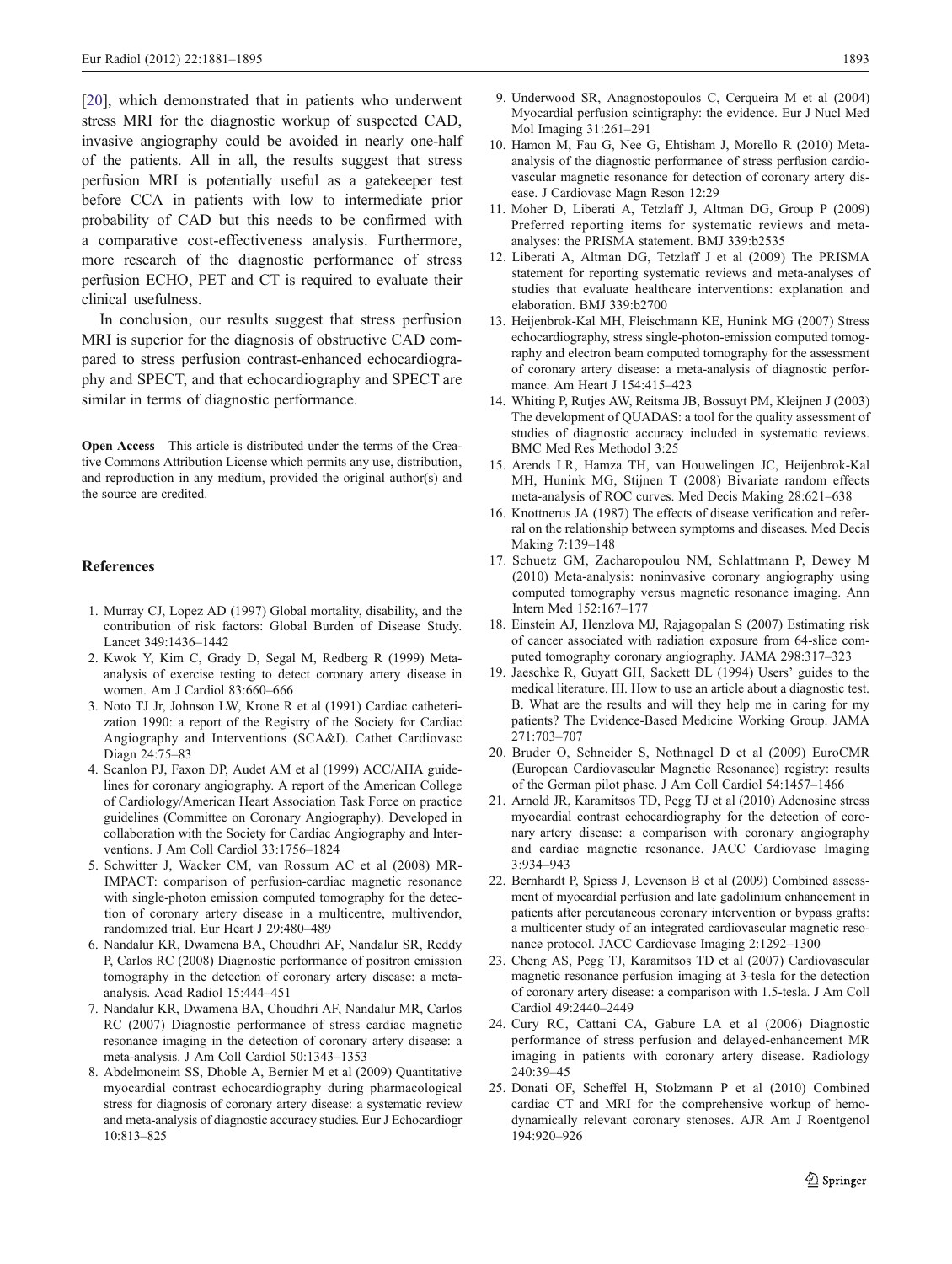- <span id="page-13-0"></span>26. Doyle M, Fuisz A, Kortright E et al (2003) The impact of myocardial flow reserve on the detection of coronary artery disease by perfusion imaging methods: an NHLBI WISE study. J Cardiovasc Magn Reson 5:475–485
- 27. Gebker R, Jahnke C, Paetsch I et al (2007) MR myocardial perfusion imaging with k-space and time broad-use linear acquisition speed-up technique: feasibility study. Radiology 245:863–871
- 28. Gebker R, Jahnke C, Paetsch I et al (2008) Diagnostic performance of myocardial perfusion MR at 3 T in patients with coronary artery disease. Radiology 247:57–63
- 29. Gebker R, Jahnke C, Manka R et al (2011) High spatial resolution myocardial perfusion imaging during high dose dobutamine/atropine stress magnetic resonance using k-t SENSE. Int J Cardiol. doi[:10.1016/j.ijcard.2011.01.060](http://dx.doi.org/10.1016/j.ijcard.2011.01.060)
- 30. Giang TH, Nanz D, Coulden R et al (2004) Detection of coronary artery disease by magnetic resonance myocardial perfusion imaging with various contrast medium doses: first European multicentre experience. Eur Heart J 25:1657–1665
- 31. Kawase Y, Nishimoto M, Hato K, Okajima K, Yoshikawa J (2004) Assessment of coronary artery disease with nicorandil stress magnetic resonance imaging. Osaka City Med J 50:87–94
- 32. Kitagawa K, Sakuma H, Nagata M et al (2008) Diagnostic accuracy of stress myocardial perfusion MRI and late gadoliniumenhanced MRI for detecting flow-limiting coronary artery disease: a multicenter study. Eur Radiol 18:2808–2816
- 33. Klein C, Gebker R, Kokocinski T et al (2008) Combined magnetic resonance coronary artery imaging, myocardial perfusion and late gadolinium enhancement in patients with suspected coronary artery disease. J Cardiovasc Magn Reson 10:45
- 34. Klein C, Nagel E, Gebker R et al (2009) Magnetic resonance adenosine perfusion imaging in patients after coronary artery bypass graft surgery. JACC Cardiovasc Imaging 2:437–445
- 35. Klem I, Heitner JF, Shah DJ et al (2006) Improved detection of coronary artery disease by stress perfusion cardiovascular magnetic resonance with the use of delayed enhancement infarction imaging. J Am Coll Cardiol 47:1630–1638
- 36. Klumpp BD, Seeger A, Doesch C et al (2010) High resolution myocardial magnetic resonance stress perfusion imaging at 3 T using a 1 M contrast agent. Eur Radiol 20:533–541
- 37. Krittayaphong R, Boonyasirinant T, Saiviroonporn P et al (2009) Myocardial perfusion cardiac magnetic resonance for the diagnosis of coronary artery disease: do we need rest images? Int J Cardiovasc Imaging 25:139–148
- 38. Merkle N, Wohrle J, Grebe O et al (2007) Assessment of myocardial perfusion for detection of coronary artery stenoses by steadystate, free-precession magnetic resonance first-pass imaging. Heart 93:1381–1385
- 39. Meyer C, Strach K, Thomas D et al (2008) High-resolution myocardial stress perfusion at 3 T in patients with suspected coronary artery disease. Eur Radiol 18:226–233
- 40. Nagel E, Klein C, Paetsch I et al (2003) Magnetic resonance perfusion measurements for the noninvasive detection of coronary artery disease. Circulation 108:432–437
- 41. Paetsch I, Jahnke C, Wahl A et al (2004) Comparison of dobutamine stress magnetic resonance, adenosine stress magnetic resonance, and adenosine stress magnetic resonance perfusion. Circulation 110:835–842
- 42. Pilz G, Bernhardt P, Klos M, Ali E, Wild M, Hofling B (2006) Clinical implication of adenosine-stress cardiac magnetic resonance imaging as potential gatekeeper prior to invasive examination in patients with AHA/ACC class II indication for coronary angiography. Clin Res Cardiol 95:531–538
- 43. Pingitore A, Lombardi M, Scattini B et al (2008) Head to head comparison between perfusion and function during accelerated high-dose dipyridamole magnetic resonance stress for the detection of coronary artery disease. Am J Cardiol 101:8–14
- 44. Plein S, Radjenovic A, Ridgway JP et al (2005) Coronary artery disease: myocardial perfusion MR imaging with sensitivity encoding versus conventional angiography. Radiology 235:423–430
- 45. Plein S, Kozerke S, Suerder D et al (2008) High spatial resolution myocardial perfusion cardiac magnetic resonance for the detection of coronary artery disease. Eur Heart J 29:2148–2155
- 46. Plein S, Schwitter J, Suerder D, Greenwood JP, Boesiger P, Kozerke S (2008) k-Space and time sensitivity encoding-accelerated myocardial perfusion. Radiology 249:493–500
- 47. Stolzmann P, Alkadhi H, Scheffel H et al (2010) Combining cardiac magnetic resonance and computed tomography coronary calcium scoring: added value for the assessment of morphological coronary disease? Int J Cardiovasc Imaging 27:969–977
- 48. Takase B, Nagata M, Kihara T et al (2004) Whole-heart dipyridamole stress first-pass myocardial perfusion MRI for the detection of coronary artery disease. Jpn Heart J 45:475–486
- 49. Aggeli C, Christoforatou E, Giannopoulos G et al (2007) The diagnostic value of adenosine stress-contrast echocardiography for diagnosis of coronary artery disease in hypertensive patients: comparison to Tl-201 single-photon emission computed tomography. Am J Hypertens 20:533–538
- 50. Chiou KR, Huang WC, Lin SL et al (2004) Real-time dobutamine stress myocardial contrast echocardiography for detecting coronary artery disease: correlating abnormal wall motion and disturbed perfusion. Can J Cardiol 20:1237–1243
- 51. Jeetley P, Hickman M, Kamp O et al (2006) Myocardial contrast echocardiography for the detection of coronary artery stenosis: a prospective multicenter study in comparison with single-photon emission computed tomography. J Am Coll Cardiol 47:141–145
- 52. Kowatsch I, Tsutsui JM, Osorio AF et al (2007) Head-to-head comparison of dobutamine and adenosine stress real-time myocardial perfusion echocardiography for the detection of coronary artery disease. J Am Soc Echocardiogr 20:1109– 1117
- 53. Lipiec P, Wejner-Mik P, Krzeminska-Pakula M et al (2008) Accelerated stress real-time myocardial contrast echocardiography for the detection of coronary artery disease: comparison with 99mTc single photon emission computed tomography. J Am Soc Echocardiogr 21:941–947
- 54. Miszalski-Jamka T, Kuntz-Hehner S, Schmidt H et al (2009) Impact of previous myocardial infarction on the incremental value of myocardial contrast to two-dimensional supine bicycle stress echocardiography in evaluation of coronary artery disease. Int J Cardiol 136:47–55
- 55. Moir S, Haluska BA, Jenkins C, McNab D, Marwick TH (2005) Myocardial blood volume and perfusion reserve responses to combined dipyridamole and exercise stress: a quantitative approach to contrast stress echocardiography. J Am Soc Echocardiogr 18:1187–1193
- 56. Peltier M, Vancraeynest D, Pasquet A et al (2004) Assessment of the physiologic significance of coronary disease with dipyridamole real-time myocardial contrast echocardiography. Comparison with technetium-99 m sestamibi single-photon emission computed tomography and quantitative coronary angiography. J Am Coll Cardiol 43:257–264
- 57. Senior R, Lepper W, Pasquet A et al (2004) Myocardial perfusion assessment in patients with medium probability of coronary artery disease and no prior myocardial infarction: comparison of myocardial contrast echocardiography with 99mTc singlephoton emission computed tomography. Am Heart J 147:1100– 1105
- 58. Astarita C, Palinkas A, Nicolai E, Maresca FS, Varga A, Picano E (2001) Dipyridamole-atropine stress echocardiography versus exercise SPECT scintigraphy for detection of coronary artery disease